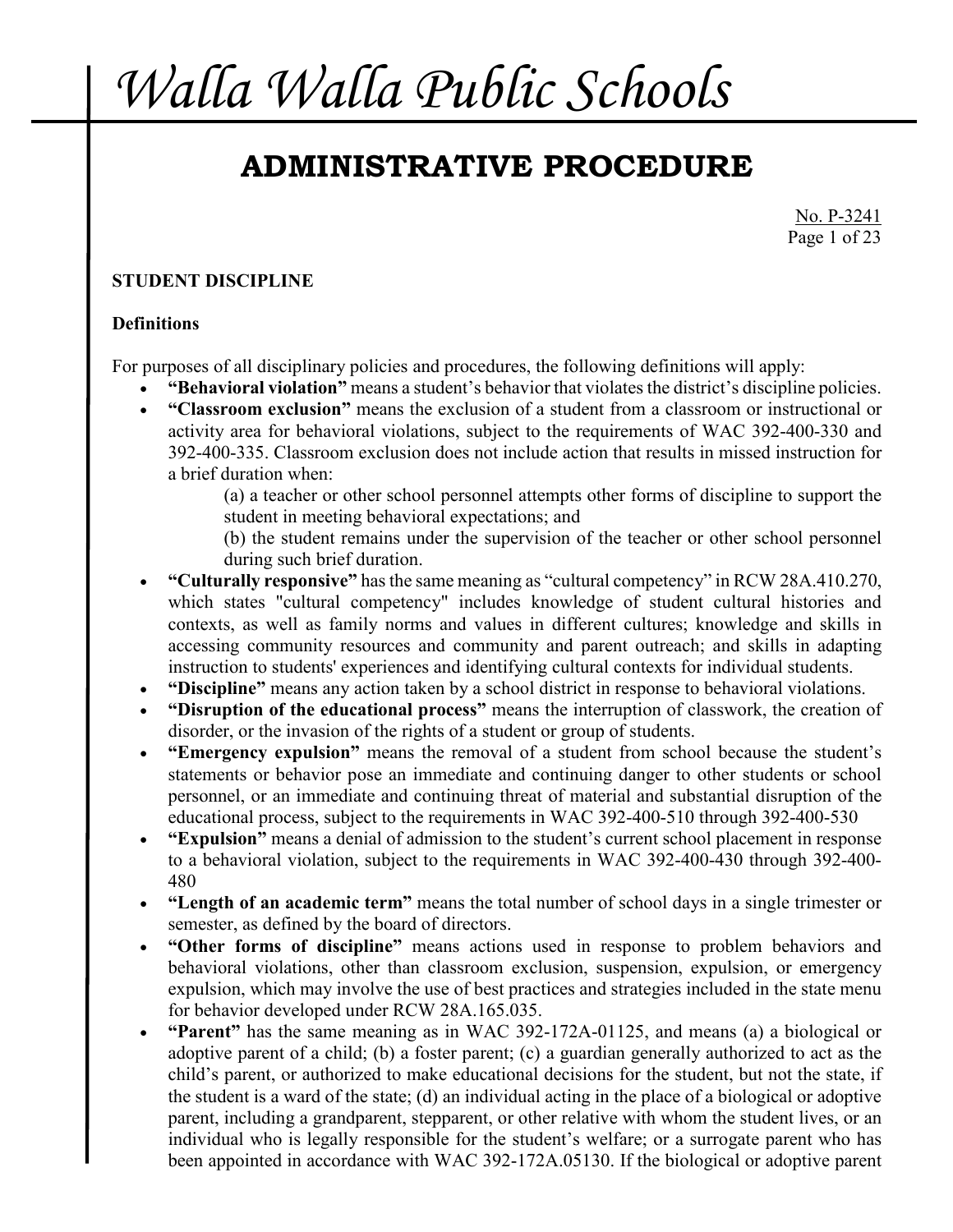### **ADMINISTRATIVE PROCEDURE**

No. P-3241 Page 2 of 23

is attempting to act as the parent and more than one party meets the qualifications to act as a parent, the biological or adoptive parent must be presumed to be the parent unless he or she does not have legal authority to make educational decisions for the student. If a judicial decree or order identifies a specific person or persons to act as the "parent" of a child or to make educational decision on behalf of a child, then that person or persons shall be determined to be the parent for purposes of this policy and procedure.

- **"School board"** means the governing board of directors of the local school district.
- **"School business day"** means any calendar day except Saturdays, Sundays, and any federal and school holidays upon which the office of the Superintendent is open to the public for business. A school business day concludes or terminates upon the closure of the Superintendent's office for the calendar day.
- **"School day"** means any day or partial day that students are in attendance at school for instructional purposes.
- **"Suspension"** means the denial of attendance in response to a behavioral violation from any subject or class, or from any full schedule of subjects or classes, but not including classroom exclusions, expulsions, or emergency expulsions. Suspension may also include denial of admission to or entry upon, real and personal property that is owned, leased, rented, or controlled by the district.
	- o **In-school suspension** means a suspension in which a student is excluded from the student's regular educational setting but remains in the student's current school placement for up to ten consecutive school days, subject to the requirements in WAC 392-400-430 through 392-400-475.
	- o **Short-term suspension** means a suspension in which a student is excluded from school for up to ten consecutive school days, subject to the requirements in WAC 392-400-430 through 392-400-475.**Long-term suspension** means a suspension in which a student is excluded from school for more than ten consecutive school days, subject to the requirements in WAC 392-400-430 through 392-400-475.

### **Engaging with Families & Language Assistance**

The district must provide for early involvement of parents in efforts to support students in meeting behavioral expectations. Additionally, the district must make every reasonable attempt to involve the student and parent in the resolution of behavioral violations. Unless an emergency circumstance exists, providing opportunity for this parental engagement is required before administering a suspension or expulsion.

The district must ensure that it provides all discipline related communications [oral and written] required in connection with this policy and procedure in a language the student and parent(s) understand. These discipline related communications include notices, hearings, conferences, meeting, plans, proceedings, agreements, petitions, and decisions. This effort may require language assistance for students and parents with limited-English proficiency under Title VI of the Civil Rights Act of 1964. For parents who are unable to read any language, the district will provide written material orally.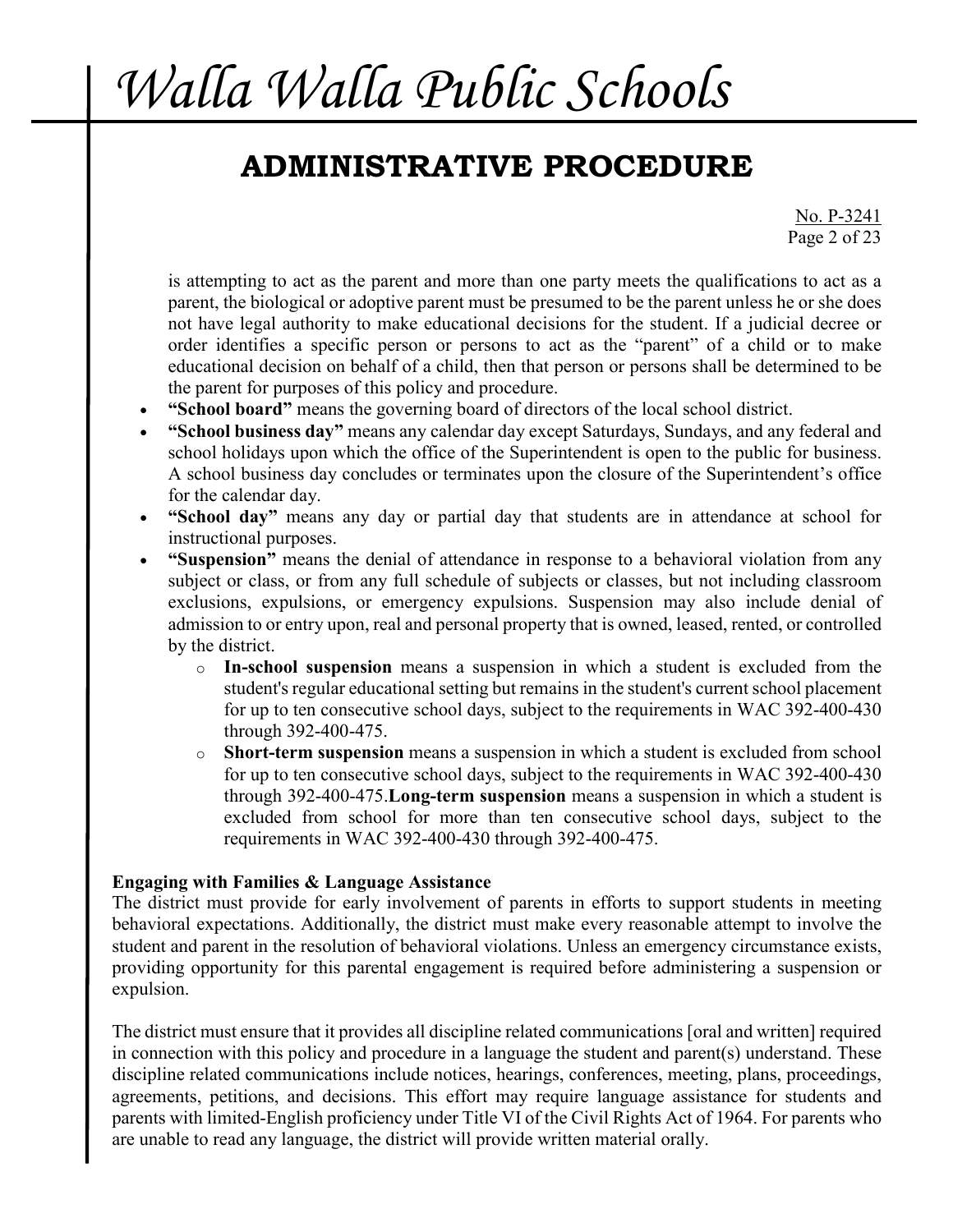## **ADMINISTRATIVE PROCEDURE**

No. P-3241 Page 3 of 23

#### **Supporting Students with Other Forms of Discipline**

Unless a student's on-going behavior poses an immediate and continuing danger to others, or a student's on-going behavior poses an immediate and continuing threat to the educational process, staff members must first attempt one or more forms of other forms of discipline to support students in meeting behavioral expectations before imposing classroom exclusion, short-term suspension, or in-school suspension. Before imposing a long-term suspension or expulsion, the district must first consider other forms of discipline.

The types of behaviors for which the staff members may use other forms of discipline include any violation of the rules of conduct, as developed annually by the Superintendent. In connection with the rules of conduct, school principals and certificated building staff will confer at least annually to develop precise definitions and build consensus on what constitutes manifestation of problem behaviors. The purpose of developing definitions and consensus on manifestation of a problem behavior is to address the differences in perception of subjective behaviors and reduce the effect of implicit or unconscious bias.

These other forms of discipline may involve the use of best practices and strategies included in the state menu for behavior available online at: [https://www.k12.wa.us/student-success/support](https://www.k12.wa.us/student-success/support-programs/learning-assistance-program-lap/menus-best-practices-strategies/behavior-menu-best-practices-strategies)[programs/learning-assistance-program-lap/menus-best-practices-strategies/behavior-menu-best](https://www.k12.wa.us/student-success/support-programs/learning-assistance-program-lap/menus-best-practices-strategies/behavior-menu-best-practices-strategies)[practices-strategies.](https://www.k12.wa.us/student-success/support-programs/learning-assistance-program-lap/menus-best-practices-strategies/behavior-menu-best-practices-strategies)

The district has identified the following for use as other forms of discipline:

- Trauma-Informed Approaches
- Social Skills Instruction
- De-escalation
- Behavior Support and Monitoring Practices
- Behavior Consultant Teacher

Staff members are not restricted to the above list and may use any other form of discipline compliant with WAC 392-400-025(9).

Additionally, staff may use after-school detention as an other form of discipline for not more than 60 minutes on any given day. Before assigning after-school detention, the staff member will inform the student of the specific behavior prompting the detention and provide the student with an opportunity to explain or justify the behavior. At least one professional staff member will directly supervise students in after-school detention.

Administering other forms of discipline cannot result in the denial or delay of the student's nutritionally adequate meal or prevent a student from accomplishing a specific academic grade, subject, or graduation requirements.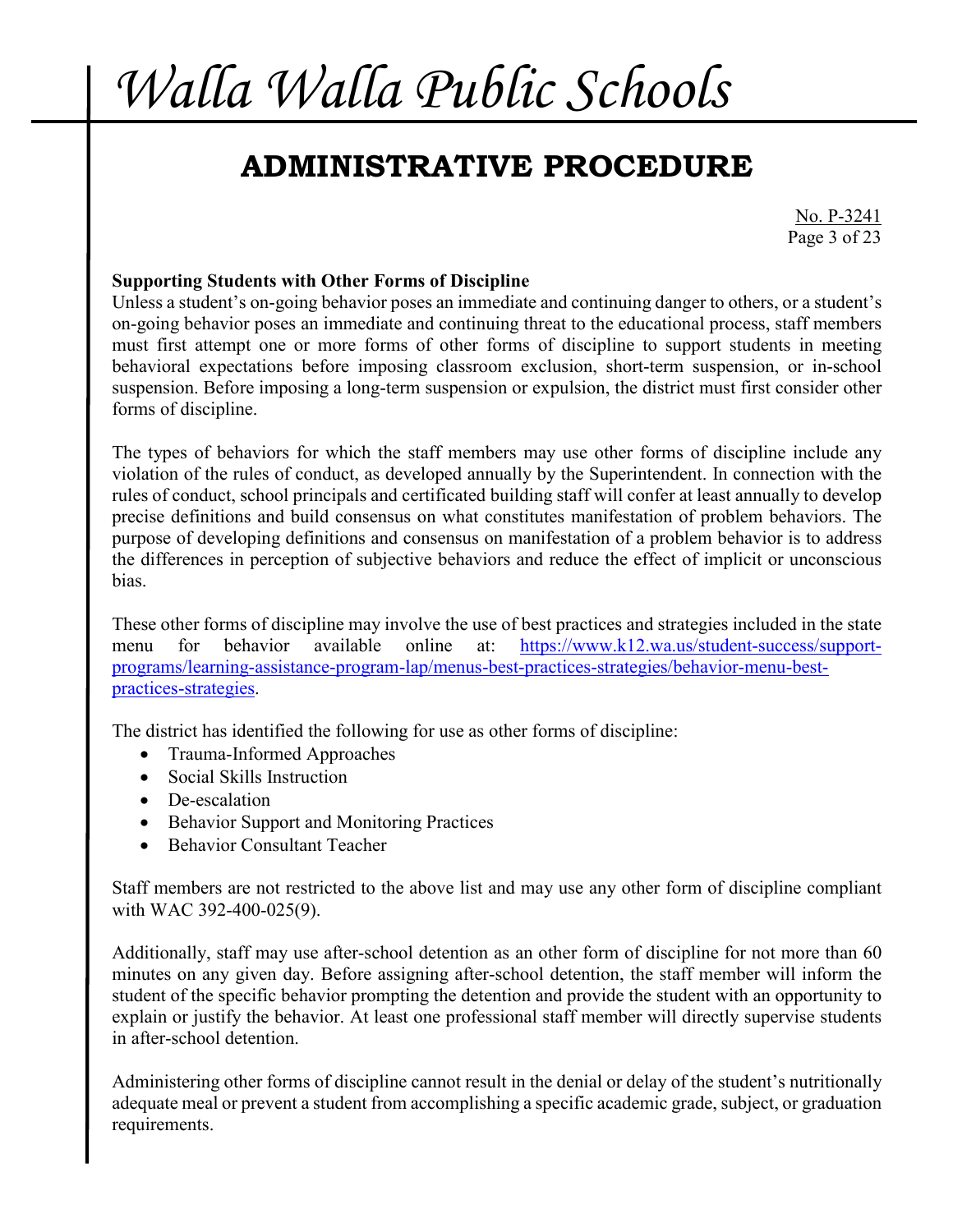## **ADMINISTRATIVE PROCEDURE**

No. P-3241 Page 4 of 23

Students and parents may challenge the administration of other forms of discipline, including the imposition of after-school detention using the grievance process below.

#### **Staff Authority and Exclusionary Discipline**

District staff members are responsible for supervising students immediately before and after the school day; during the school day; during school activities (whether on or off campus); on school grounds before or after school hours when a school group or school activity is using school grounds; off school grounds, if the actions of the student materially or substantially affect or interferes with the educational process; and on the school bus.

Staff members will seek early involvement of parents in efforts to support students in meeting behavioral expectations. The Superintendent has general authority to administer discipline, including all exclusionary discipline. The Superintendent designates disciplinary authority to impose short-term suspension to school principals, assistant principals, or principal's designee, to impose long-term suspension to school principals, assistant principals, or principal's designee, to impose expulsion to school principals, assistant principals, or Assistant Superintendent, and to impose emergency expulsion to school principals, assistant principals, and Assistant Superintendent.

#### **Classroom exclusions**

After attempting at least one other form of discipline, as set forth above, teachers have statutory authority to impose classroom exclusion. Classroom exclusion means the exclusion of a student from the classroom or instructional activity area based on a behavioral violation that disrupts the educational process. As stated above, the Superintendent, school principals, and certificated staff will work together to develop definitions and consensus on what constitutes behavior that disrupts the educational process to reduce the effect of implicit or unconscious bias. Additionally, the district authorizes to impose classroom exclusion with the same authority and limits of authority as classroom teachers.

Classroom exclusion may be for all or any portion of the balance of the school day. Classroom exclusion does not encompass removing a student from school, including sending a student home early or telling a parent to keep a student at home, based on a behavioral violation. Removing a student from school constitutes a suspension, expulsion, or emergency expulsion and must include the notification and due process as stated in the section below.

Classroom exclusion cannot result in the denial or delay of the student's nutritionally adequate meal or prevent a student from accomplishing a specific academic grade, subject, or graduation requirements.

The school will provide the student an opportunity to make up any assignments and tests missed during a classroom exclusion. The district will not administer any form of discipline, including classroom exclusions, in a manner that would result in the denial or delay of a nutritionally adequate meal to a student or prevent a student from accomplishing a specific academic grade, subject, or graduation requirements.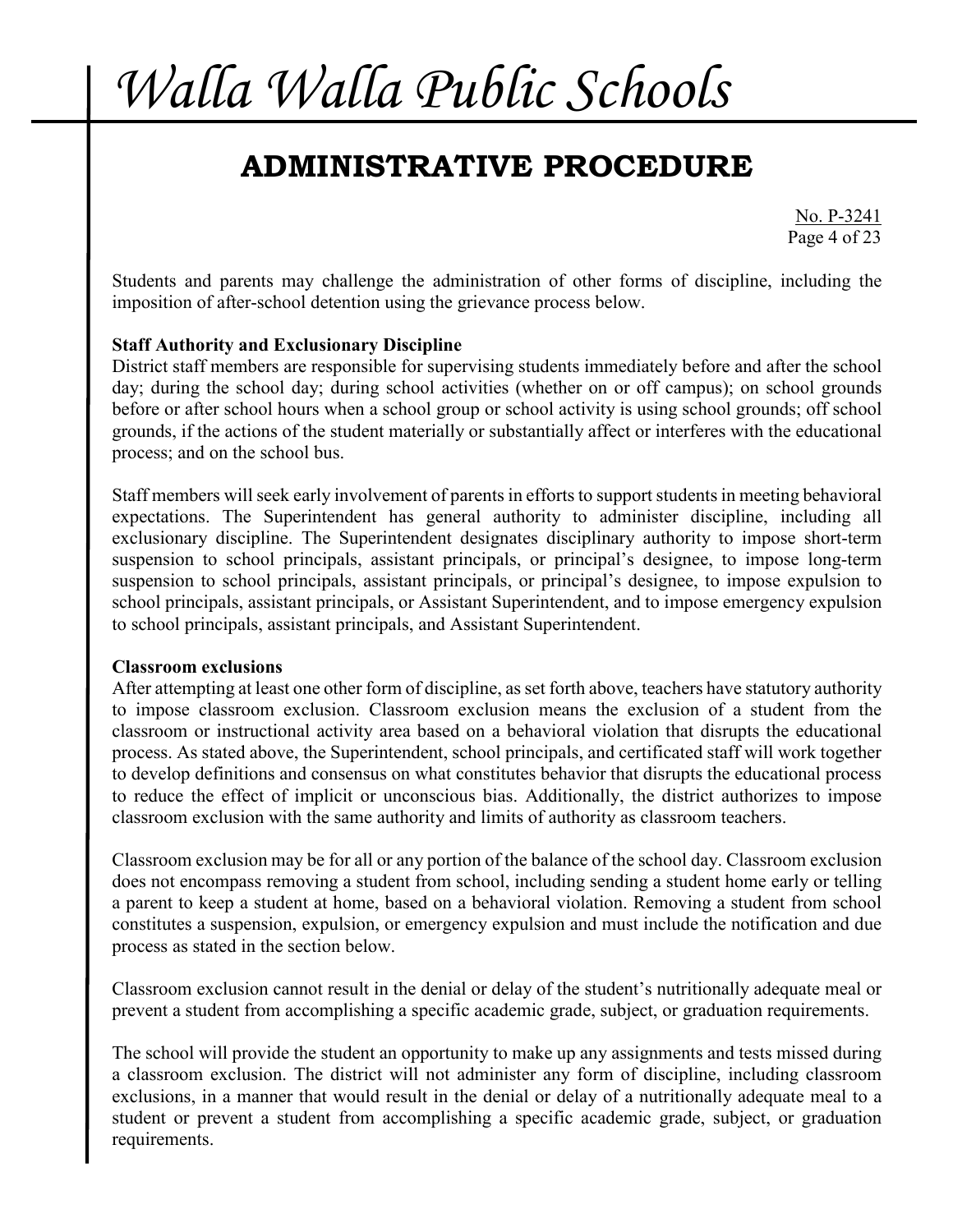### **ADMINISTRATIVE PROCEDURE**

No. P-3241 Page 5 of 23

Following the classroom exclusion of a student, the teacher (or other school personnel as identified) must report the classroom exclusion, including the behavioral violation that led to the classroom exclusion, to the principal or the principal's designee as soon as reasonably possible. The principal or designee must report all classroom exclusions, including the behavioral violation that led to it to the Superintendent. Reporting of the behavioral violation that led to the classroom exclusion as "other" is insufficient.

The teacher who excluded the student, principal, or the principal's designee must notify the student's parents regarding the classroom exclusion as soon as reasonably possible. The teacher will be the primary contact, unless a pattern of exclusion exists, or if exclusion was a result of immediate and continuing danger to other students or school personnel. In these circumstances parent contact will be made by the principal, assistant principal or principal's designee. As noted above, the district must ensure that this notification is in a language and form (i.e. oral or written) the parents understand. Prior to the student returning to class the principal or principal's designee will have conferred with the teachers and agreed on current and/or future plans of behavioral support.

When the teacher or other authorized school personnel administers a classroom exclusion because the student's statements or behavior pose an immediate and continuing danger to other students or school personnel, or an immediate and continuing threat of material and substantial disruption of the educational process:

(a) The teacher or other school personnel must immediately notify the principal or the principal's designee; and

(b) The principal or the principal's designee must meet with the student as soon as reasonably possible and administer appropriate discipline.

The district will address student and parent grievances regarding classroom exclusion through the grievance procedures.

#### **Grievance process for other forms of discipline and classroom exclusion**

Any parent/guardian or student who is aggrieved by the imposition of other forms of discipline and/or classroom exclusion has the right to an informal conference with the principal for resolving the grievance. If the grievance pertains to the action of an employee, the district will notify that employee of the grievance as soon as reasonably possible.

At such conference, the student and parent will have the opportunity to voice issues and concerns related to the grievance and ask questions of staff members involved in the grievance matter. Staff members will have opportunity to respond to the issues and questions related to the grievance matter. Additionally, the principal will have opportunity to address issues and questions raised and to ask questions of the parent, student, and staff members.

If after exhausting this remedy the grievance is not yet resolved, the parent and student will have the right, upon two (2) school business days prior notice, to present a written and/or oral grievance to the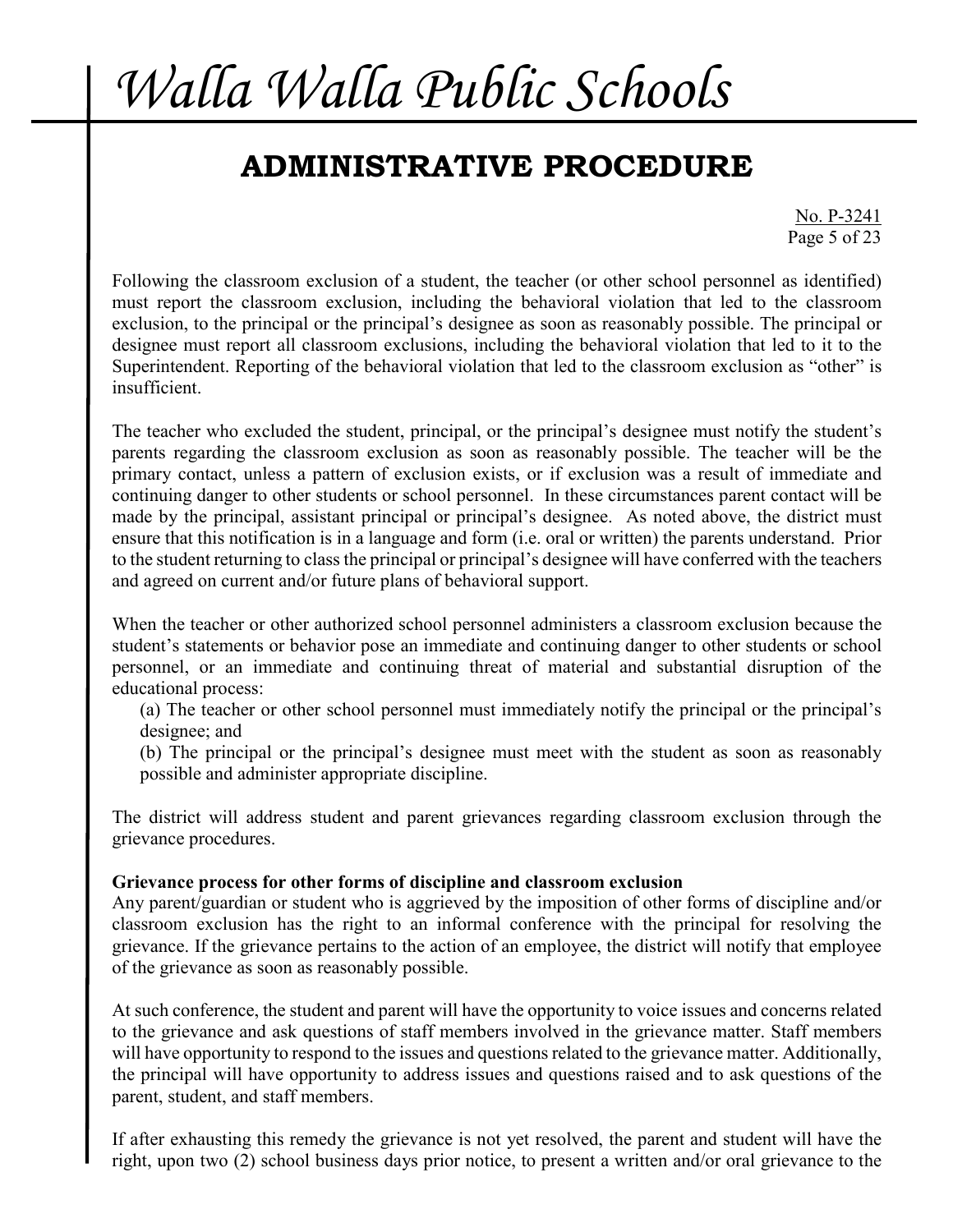## **ADMINISTRATIVE PROCEDURE**

No. P-3241 Page 6 of 23

Superintendent or designee. The Superintendent or designee will provide the parent and student with a written copy of its response to the grievance within ten (10) school business days. Use of the grievance process will not impede or postpone the disciplinary action, unless the principal or Superintendent elects to postpone the disciplinary action.

Discipline that may be grieved under this section includes other forms of discipline, including afterschool detention; classroom exclusion; removal or suspension from athletic activity or participation; and removal or suspension from school-provided transportation.

#### **Suspension and expulsion – general conditions and limitations**

The district's use of suspension and expulsion will have a real and substantial relationship to the lawful maintenance and operation of the school district, including but not limited to, the preservation of the health and safety of students and employees and the preservation of an educational process that is conducive to learning. The district will not expel, suspend, or discipline in any manner for a student's performance of or failure to perform any act not related to the orderly operation of the school or schoolsponsored activities or any other aspect of preserving the educational process. The district will not administer any form of discipline in a manner that would prevent a student from accomplishing a specific academic grade, subject, or graduation requirements.

As stated above, the district must have provided the parent(s) opportunity for involvement to support the student and resolve behavioral violations before administering suspension or expulsion. Additionally, the Superintendent or designee must consider the student's individual circumstances and the nature of the violation before administering a short-term or in-school suspension.

The board recognizes that when a student's behavior is subject to disciplinary action, review by a panel of the student's peers may positively influence the student's behavior. The board has discretion to authorize the establishment of one or more student disciplinary boards, which may also include teachers, administrators, parents, or any combination thereof. If so authorized, the district will ensure that the student disciplinary board reflects the demographics of the student body. The student disciplinary board may recommend to the appropriate school authority other forms of discipline that might benefit the student's behavior and may also provide input on whether exclusionary discipline is needed. The school authority has discretion to set aside or modify the student disciplinary board's recommendation.

The principal or designee at each school must report all suspensions and expulsions, including the behavioral violation that led to the suspension or expulsion, to the Superintendent or designee within twenty-four (24) hours after the administration. Reporting the behavioral violation that led to the suspension or expulsion as "other" is insufficient.

An expulsion or suspension of a student may not be for an indefinite period and must have an end date. After suspending or expelling a student, the district will make reasonable efforts to return the student to the student's regular educational setting as soon as possible. Additionally the district must allow the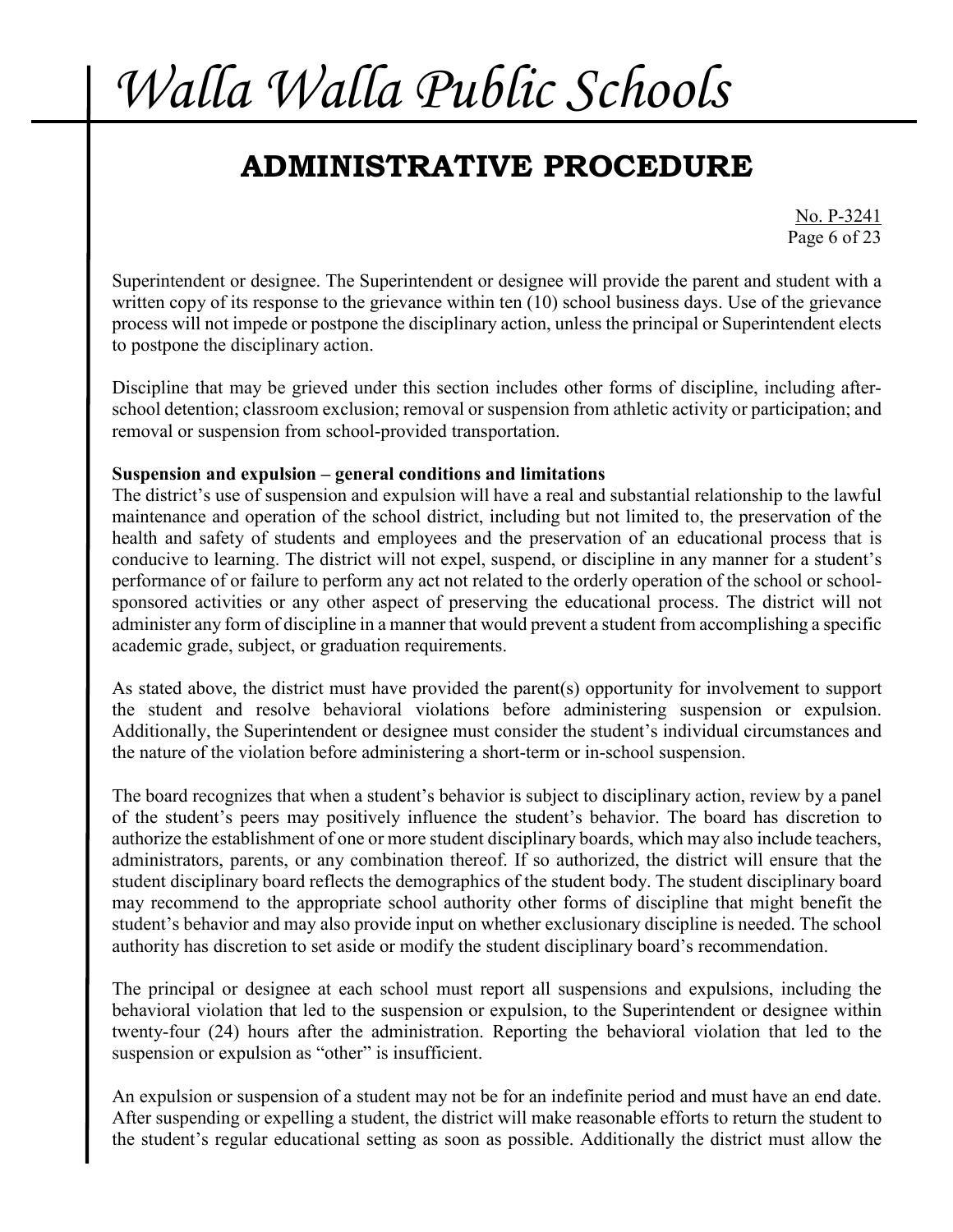## **ADMINISTRATIVE PROCEDURE**

No. P-3241 Page 7 of 23

student to petition for readmission at any time. The district will not administer any form of discipline in a manner that prevents a student from completing subject, grade-level, or graduation requirements.

When administering a suspension or expulsion, the district may deny a student admission to, or entry upon, real and personal property that the district owns, leases, rents, or controls. The district must provide an opportunity for students to receive educational services during a suspension or expulsion (see below). The district will not suspend or expel a student from school for absences or tardiness.

If during a suspension or expulsion the district enrolls a student in another program or course of study, the district may not preclude the student from returning to the student's regular educational setting following the end of the suspension or expulsion, unless one of the following applies: The Superintendent or designee grants a petition to extend a student's expulsion under WAC 392-400- 480; the change of setting is to protect victims under WAC 392-400-810; or other law precludes the student from returning to his or her regular educational setting.

In accordance with RCW 28A.600.420, a school district must expel a student for no less than one year if the district has determined that the student has carried or possessed a firearm on school premises, school-provided transportation, or areas of facilities while being used exclusively by public schools. The Superintendent may modify the expulsion on a case-by-case basis.

A school district may also suspend or expel a student for up to one year if the student acts with malice (as defined under RCW 9A.04.110) and displays an instrument that appears to be a firearm on school premises, school-provided transportation, or areas of facilities while being used exclusively by public schools. These provisions do not apply to students while engaged in a district authorized military education; a district authorized firearms convention or safety course; or district authorized rifle competition.

#### **In-school suspension and short-term suspension**

The Superintendent designates school principals and assistant principals with the authority to impose in-school and short-term suspension. Before administering an in-school or short-term suspension, staff members must have first attempted one or more other forms of discipline to support the student in meeting behavioral expectations and considered the student's individual circumstances. The district will not administer in-school suspension that would result in the denial or delay of the student's nutritionally adequate meal.

Unless otherwise required by law, the district is not required to impose in-school or short-term suspensions and instead, strives to keep students in school, learning in a safe and appropriate environment. However, there are circumstances when the district may determine that in-school or shortterm suspension is appropriate. As stated above, the district will work to develop definitions and consensus on what constitutes behavioral violations to reduce the effect of implicit or unconscious bias. In accordance with the other parameters of this policy, these circumstances may include the following types of student behaviors: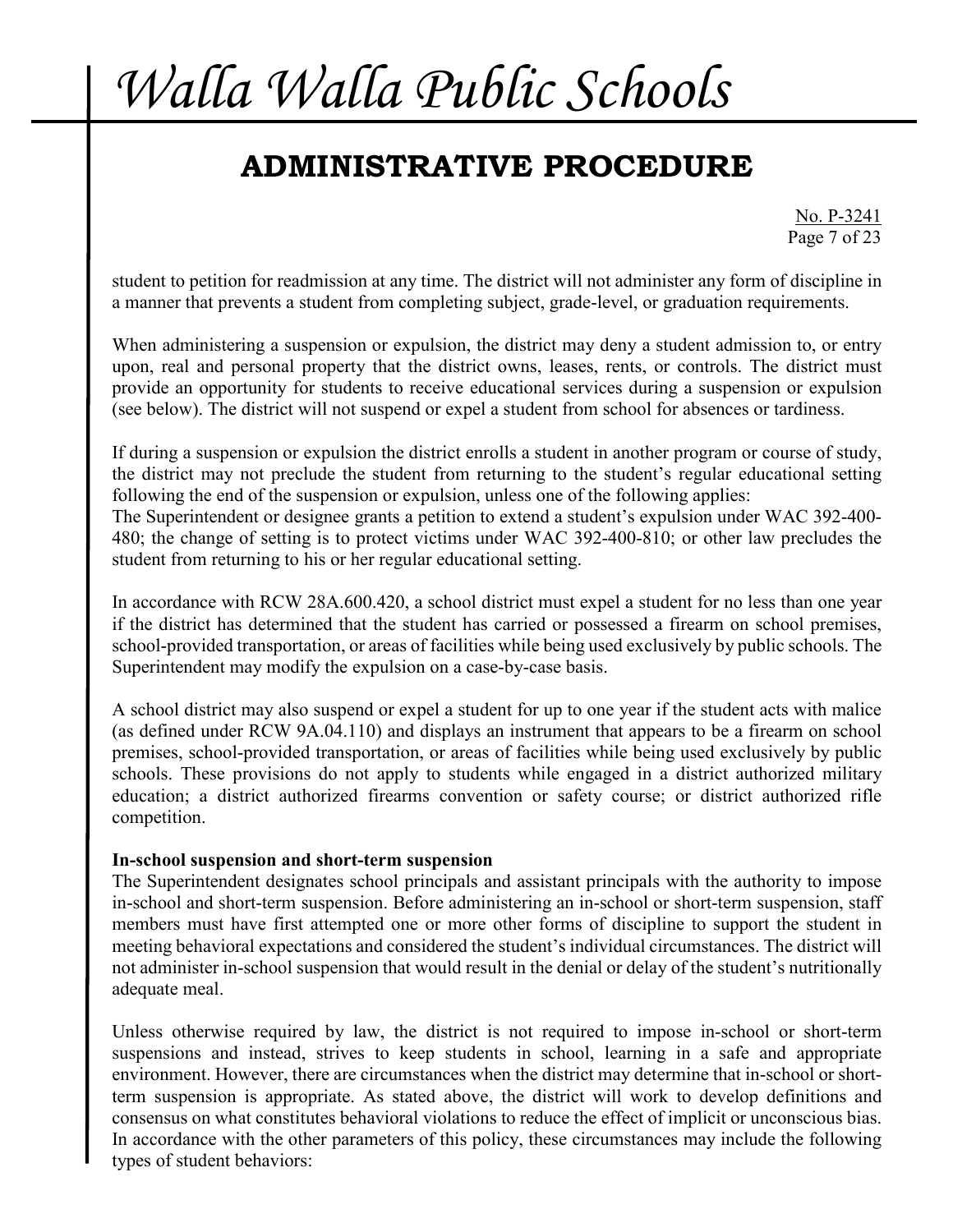## **ADMINISTRATIVE PROCEDURE**

No. P-3241 Page 8 of 23

- Being intoxicated or under the influence of controlled substance, alcohol or marijuana at school or while present at school activities;
- Bomb scares or false fire alarms that cause a disruption to the school program;
- Cheating or disclosure of exams;
- Commission of any crime on school grounds or during school activities;
- Dress code violations that the student refuses to correct (see student dress policy/procedure 3224);
- Fighting: Fighting and instigating, promoting, or escalating a fight, as well as failure to disperse. Engaging in any form of fighting where physical blows are exchanged, regardless of who initiated the fight. This prohibition includes hitting, slapping, pulling hair, biting, kicking, choking, and scratching or any other acts in which a student intentionally inflicts or attempts to inflict injury on another;
- Gang-related activity;
- Harassment/intimidation/bullying;
- Intentional deprivation of student and staff use of school facilities;
- Intentional endangerment to self, other students, or staff, including endangering on a school bus;
- Intentional injury to another;
- Intentionally defacing or destroying the property of another;
- Intentionally obstructing the entrance or exit of any school building or room in order to deprive others of passing through;
- Possession, use, sale, or delivery of illegal or controlled chemical substances;
- Preventing students from attending class or school activities;
- Refusal to cease prohibited behavior;
- Refusal to leave an area when repeatedly instructed to do so by school personnel;
- Sexual misconduct that could constitute sexual assault or harassment on school grounds, at school activities, or on school provided transportation;
- Substantially and intentionally interfering with any class or activity;
- Threats of violence to other students or staff;
- Use or possession of weapons prohibited by state law and Policy 4210.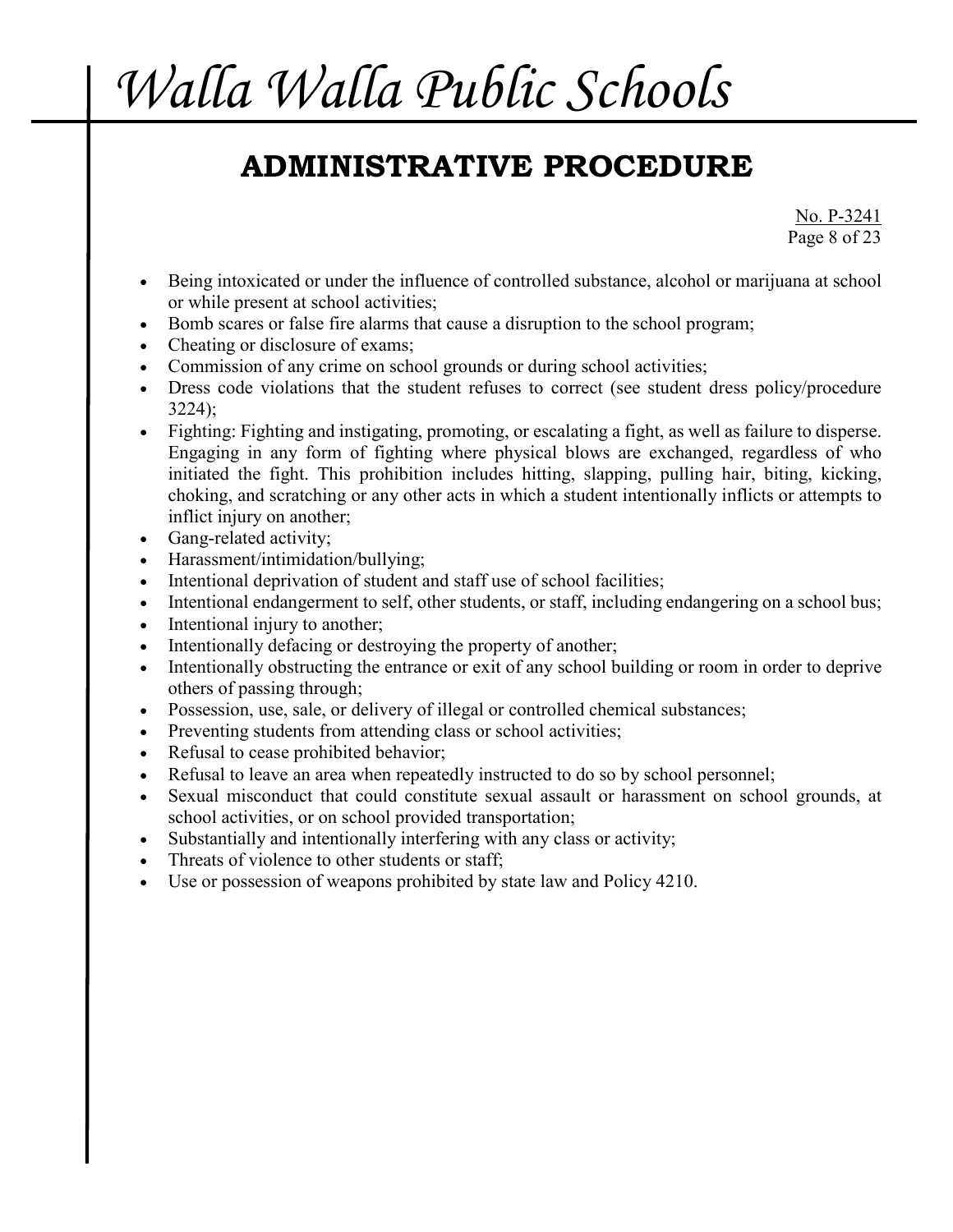## **ADMINISTRATIVE PROCEDURE**

No. P-3241 Page 9 of 23

### Initial hearing

Before administering any in-school or short-term suspension, the district will attempt to notify the student's parent(s) as soon as reasonably possible regarding the behavioral violation. Additionally, the principal or designee must conduct an informal initial hearing with the student to hear the student's perspective. The principal or designee must provide the student an opportunity to contact his or her parent(s) regarding the initial hearing. The district must hold the initial hearing in a language the parent and student understand.

At the initial hearing, the principal or designee will provide the student:

- Notice of the student's violation of this policy;
- An explanation of the evidence regarding the behavioral violation;
- An explanation of the discipline that may be administered; and
- An opportunity for the student to share his or her perspective and provide explanation regarding the behavioral violation.

#### Notice

Following the initial hearing, the principal or designee must inform the student of the disciplinary decision regarding the behavioral violation, including the date when any suspension or expulsion will begin and end.

No later than one (1) school business day following the initial hearing with the student, the district will provide written notice of the suspension or expulsion to the student and parents in person, by mail, or by email in a language and form the student and parents will understand. The written notice must include:

- a. A description of the student's behavior and how the behavior violated this policy;
- b. The duration and conditions of the suspension or expulsion, including the dates on which the suspension or expulsion will begin and end;
- c. The other forms of discipline that the district considered or attempted, and an explanation of the district's decision to administer the suspension or expulsion;
- d. The opportunity to receive educational services during the suspension or expulsion;
- e. The right of the student and parent(s) to an informal conference with the principal or designee; and
- f. The right of the student and parent(s) to appeal the in-school or short-term suspension;

For students in kindergarten through fourth grade, the district will not administer in-school or short-term suspension for more than ten (10) cumulative school days during any academic term. For students in grades five through twelve, the district will not administer in-school or short-term suspension for more than fifteen (15) cumulative school days during any single semester, or more than ten (10) cumulative school days during any single trimester. Additionally, the district will not administer a short-term or inschool suspension beyond the school year in which the behavioral violation occurred.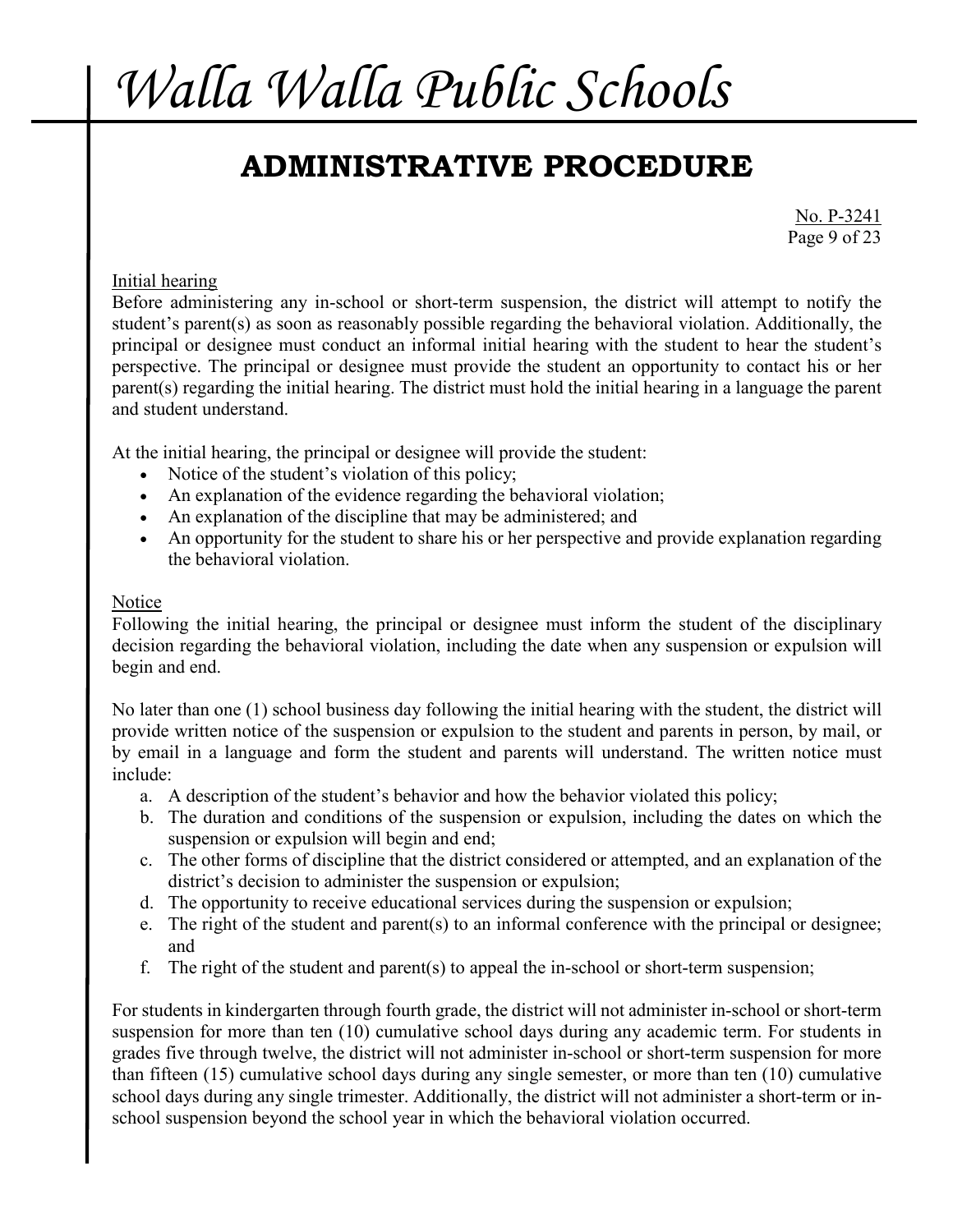## **ADMINISTRATIVE PROCEDURE**

No. P-3241 Page 10 of 23

The district will not administer in-school or short-term suspensions in a manner that would result in the denial or delay of a nutritionally adequate meal to a student.

When administering an in-school suspension, school personnel must ensure they are physically in the same location as the student to provide direct supervision during the duration of the in-school suspension. Additionally, school personnel must ensure they are accessible to offer support to keep the student current with assignments and course work for all of the student's regular subjects or classes.

#### **Long-term suspensions and expulsions**

Before administering a long-term suspension or an expulsion, district personnel must consider other forms of discipline to support the student in meeting behavioral expectations. The district must also consider the other general conditions and limitations listed above.

Unless otherwise required by law, the district is not required to impose long-term suspension or expulsion and may impose long-term suspension or expulsion only for specify misconduct. In general, the district strives to keep students in school, learning in a safe and appropriate environment. However, in accordance with the other parameters of this policy there are circumstances when the district may determine that long-term suspension or expulsion is appropriate for student behaviors listed in RCW 28A.600.015 (6)(a) through (d), which include:

- a. Having a firearm on school property or school transportation in violation of RCW 28A.600.420;
- b. Any of the following offenses listed in RCW 13.04.155, including:
	- o any violent offense as defined in RCW 9.94A.030, including
	- o any felony that Washington law defines as a class A felony or an attempt, criminal conspiracy, or solicitation to commit a class A felony;
	- o manslaughter;
	- o indecent liberties committed by forcible compulsion;
	- o kidnapping;
	- o arson;
	- o assault in the second degree;
	- o assault of a child in the second degree;
	- o robbery;
	- o drive-by shooting; and
	- o vehicular homicide or vehicular assault caused by driving a vehicle while under the influence of intoxicating liquor or any drug, or by operating a vehicle in a reckless manner.
		- i. any sex offense as defined in RCW 9.94A.030, which includes any felony violation of chapter 9A.44 RCW (other than failure to registered as a sex offender in violation of 9A.44.132), including rape, rape of a child, child molestation, sexual misconduct with a minor, indecent liberties, voyeurism, and any felony conviction or adjudication with a sexual motivation finding;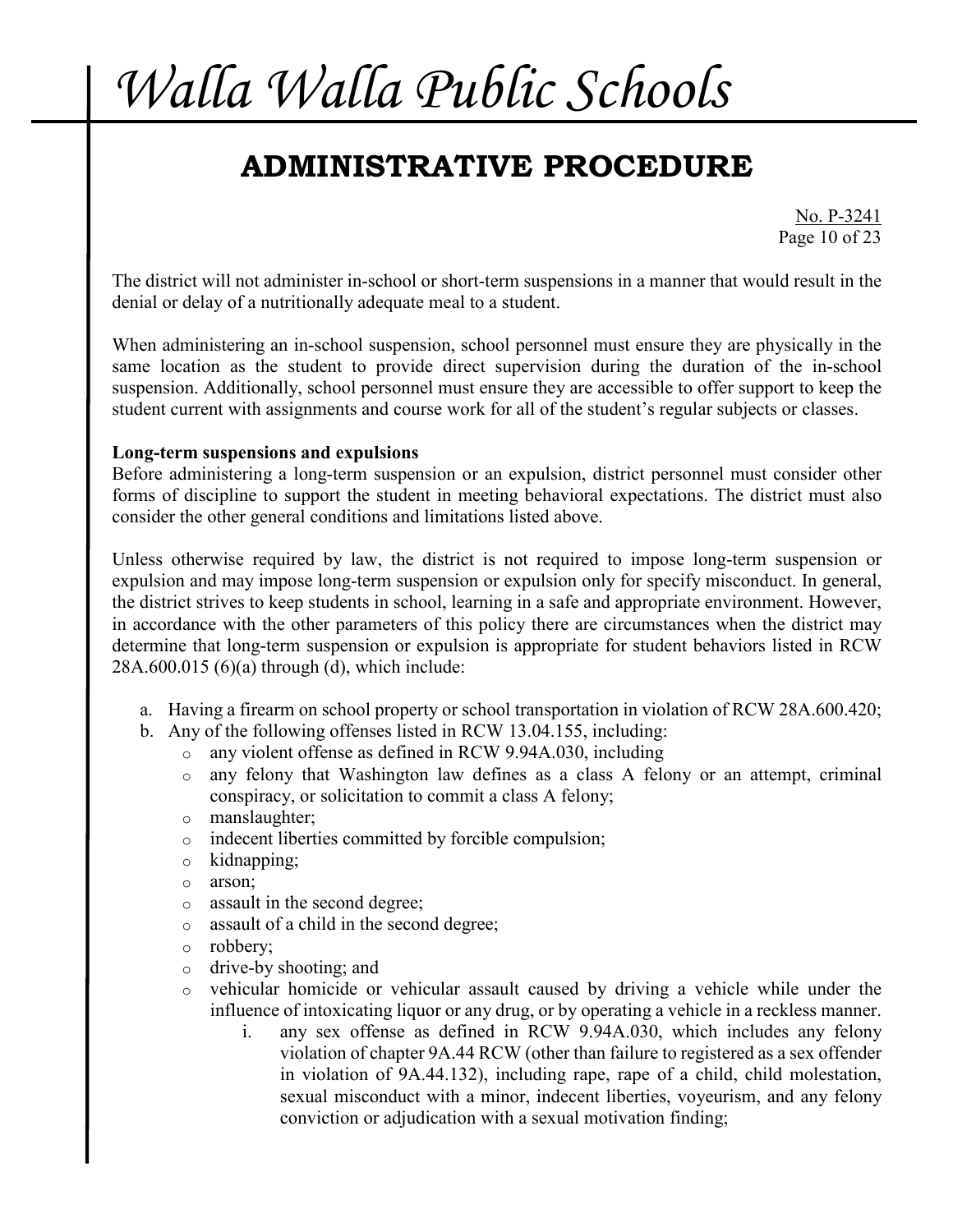### **ADMINISTRATIVE PROCEDURE**

No. P-3241 Page 11 of 23

- ii. inhaling toxic fumes in violation of chapter 9.47A RCW;
- iii. any controlled substance violation of chapter 69.50 RCW;
- iv. any liquor violation of RCW 66.44.270;
- v. any weapons violation of chapter 9.41 RCW, including having a dangerous weapon at school in violation of RCW 9.41.280;
- vi. any violation of chapter 9A.36 RCW, including assault, malicious harassment, drive-by shooting, reckless endangerment, promoting a suicide attempt, coercion, assault of a child, custodial assault, and failing to summon assistance for an injured victim of a crime in need of assistance;
- vii. any violation of chapter 9A.40 RCW, including kidnapping, unlawful imprisonment, custodial interference, luring, and human trafficking;
- viii. any violation of chapter 9A.46 RCW, including harassment, stalking, and criminal gang intimidation; and
- ix. any violation of chapter 9A.48 RCW, including arson, reckless burning, malicious mischief, and criminal street gang tagging and graffiti.
- c. Two or more violations of the following within a three-year period
	- i. criminal gang intimidation in violation of RCW 9A.46.120:
	- ii. gang activity on school grounds in violation of RCW 28A.600.455;
	- iii. willfully disobeying school administrative personnel in violation of RCW 28A.635.020; and
	- iv. defacing or injuring school property in violation of RCW 28A.635.060; and
- d. Any student behavior that adversely affects the health or safety of other students or educational staff.

In addition to being a behavior specified in RCW 28A.600.015, before imposing long-term suspension or expulsion, district personnel must also determine that if the student returned to school before completing a long-term suspension or expulsion the student would pose an imminent danger to students, school personnel, or pose an imminent threat of material and substantial disruption to the educational process. As stated above, the district will work to develop definitions and consensus on what constitutes such an imminent threat to reduce the effect of implicit or unconscious bias.

#### Behavior agreements

The district authorizes staff to enter into behavior agreements with students and parents in response to behavioral violations, including agreements to reduce the length of a suspension conditioned on the participation in treatment services, agreements in lieu of suspension or expulsion, or agreements holding a suspension or expulsion in abeyance. Behavior agreements will also describe district actions planned to support behavior changes by the students. The district will provide any behavior agreement in a language and form the student and parents understand.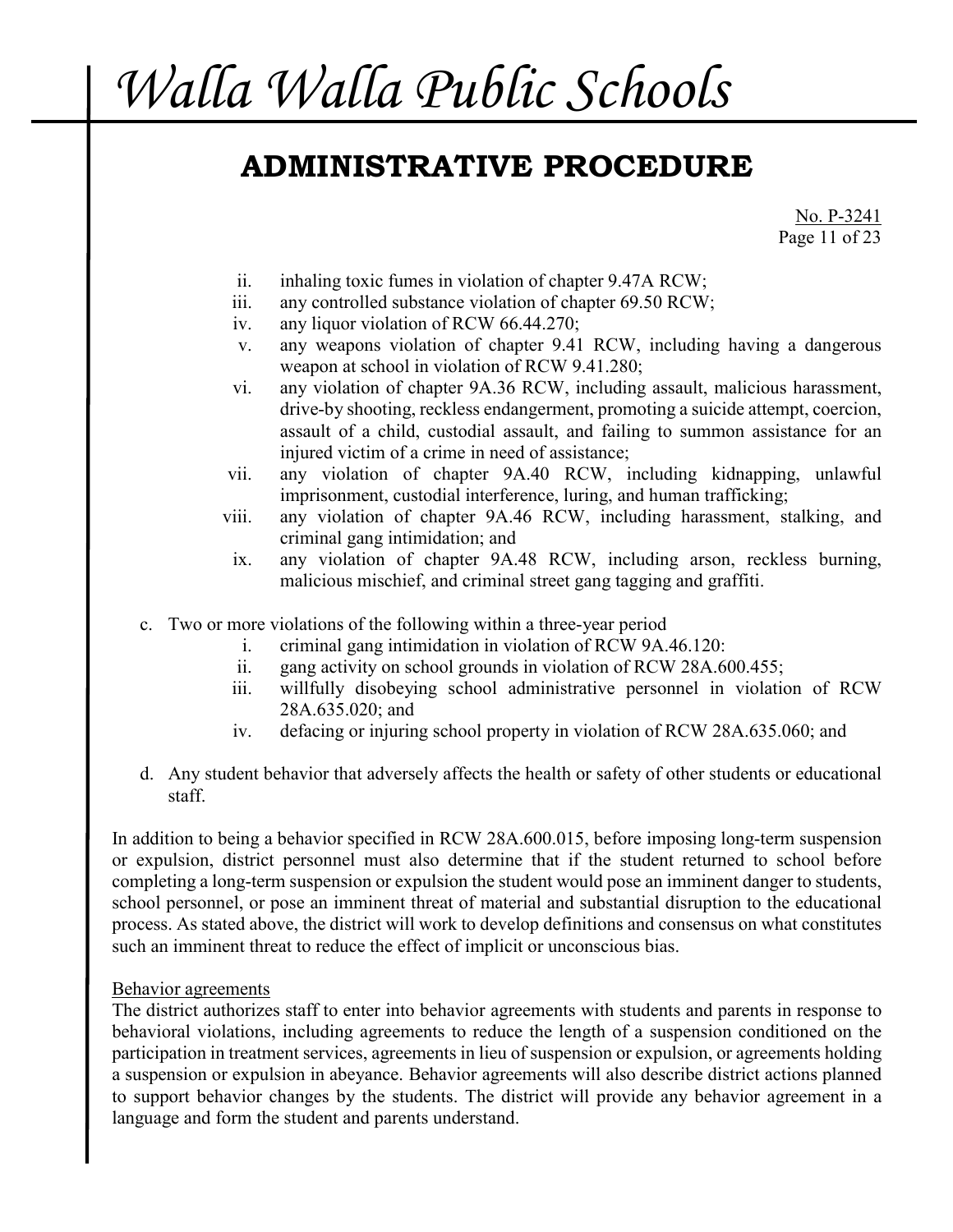## **ADMINISTRATIVE PROCEDURE**

No. P-3241 Page 12 of 23

A behavior agreement does not waive a student's opportunity to participate in a reengagement meeting or to receive educational services. The duration of a behavior agreement must not exceed the length of an academic term. A behavior agreement does not preclude the district from administering discipline for behavioral violations that occur after the district enters into an agreement with the student and parents.

### Initial hearing

Before administering any suspension or expulsion, the district will attempt to notify the student's parent(s) as soon as reasonably possible regarding the behavioral violation. Additionally, the principal or designee must conduct an informal initial hearing with the student to hear the student's perspective. The principal or designee must make a reasonable attempt to contact the student's parents and provide an opportunity for the parents to participate in the initial hearing in person or by telephone. The district must hold the initial hearing in a language the parent and student understand. At the initial hearing, the principal or designee will provide the student:

- Notice of the student's violation of this policy;
- An explanation of the evidence regarding the behavioral violation;
- An explanation of the discipline that may be administered; and
- An opportunity for the student to share his or her perspective and provide explanation regarding the behavioral violation.

Following the initial hearing, the principal or designee must inform the student of the disciplinary decision regarding the behavioral violation, including the date when any suspension or expulsion will begin and end.

#### Notice

No later than one (1) school business day following the initial hearing with the student, the district will provide written notice of the suspension or expulsion to the student and parents in person, by mail, or by email. If the parent cannot read any language, the district will provide language assistance. The written notice must include:

- a. A description of the student's behavior and how the behavior violated this policy;
- b. The duration and conditions of the suspension or expulsion, including the dates on which the suspension or expulsion will begin and end;
- c. The other forms of discipline that the district considered or attempted, and an explanation of the district's decision to administer the suspension or expulsion;
- d. The opportunity to receive educational services during the suspension or expulsion;
- e. The right of the student and parent(s) to an informal conference with the principal or designee;
- f. The right of the student and parent(s) to appeal the suspension or expulsion; and
- g. For any long-term suspension or expulsion, the opportunity for the student and parents to participate in a reengagement meeting.

Other than for the firearm exception under WAC 392-400-820, the district will not impose a long-term suspension or an expulsion for any student in kindergarten through fourth grade.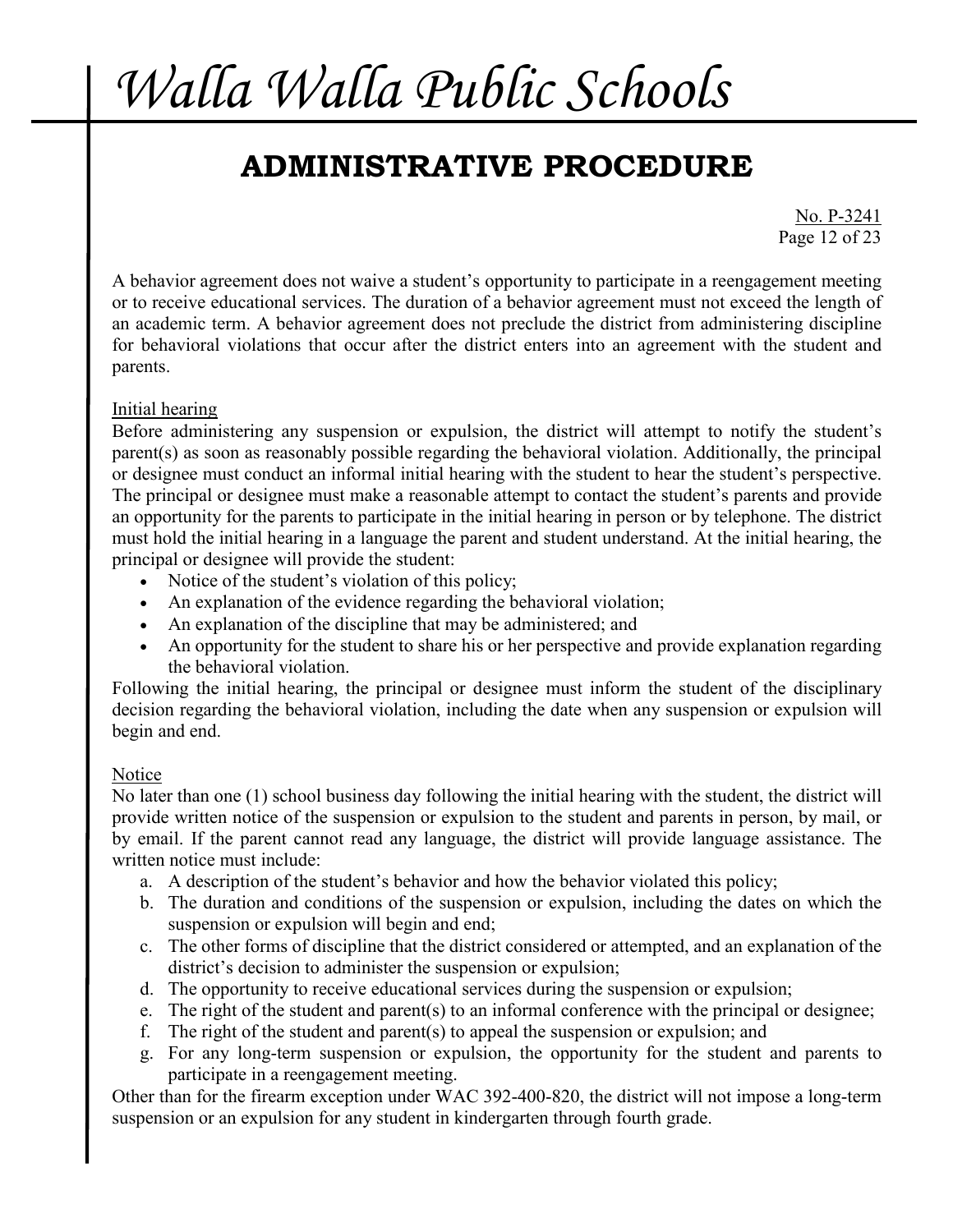## **ADMINISTRATIVE PROCEDURE**

No. P-3241 Page 13 of 23

If a long-term suspension or expulsion may exceed ten (10) days, the district will consider whether the student is currently eligible or might be deemed eligible for special education services. If so, the principal will notify relevant special education staff of the suspension or expulsion so that the district can ensure it follows its special education discipline procedures as well as its general education discipline procedures.

#### **Divergence between long-term suspension and expulsion**

A long-term suspension may not exceed the length of an academic term. The district may not administer a long-term suspension beyond the school year in which the behavioral violation occurred.

An expulsion may not exceed the length of an academic term, unless the Superintendent grants a petition to extend the expulsion under WAC 392-400-480. The district is not prohibited from administrating an expulsion beyond the school year in which the behavioral violation occurred.

#### **Emergency Expulsions**

The district may immediately remove a student from the student's current school placement, subject to the following requirements:

The district must have sufficient cause to believe that the student's statements or observable behaviors pose:

- An immediate and continuing danger to other students or school personnel; or
- An immediate and continuing threat of material and substantial disruption of the educational process.

The district may not impose an emergency expulsion solely for investigating student conduct.

For purposes of determining sufficient cause for an emergency expulsion, the phrase "immediate and continuing threat of material and substantial disruption of the educational process" means:

- The student's behavior results in an extreme disruption of the educational process that creates a substantial barrier to learning for other students across the school day; and
- School personnel have exhausted reasonable attempts at administering other forms of discipline to support the student in meeting behavioral expectations.

An emergency expulsion may not exceed ten consecutive school days. An emergency expulsion must end or be converted to another form of discipline within ten (10) school days from its start.

After an emergency expulsion, the district must attempt to notify the student's parents, as soon as reasonably possible, regarding the reason the district believes the student's statements or behaviors pose an immediate and continuing danger to other students or school personnel, or an immediate and continuing threat of material and substantial disruption of the education process.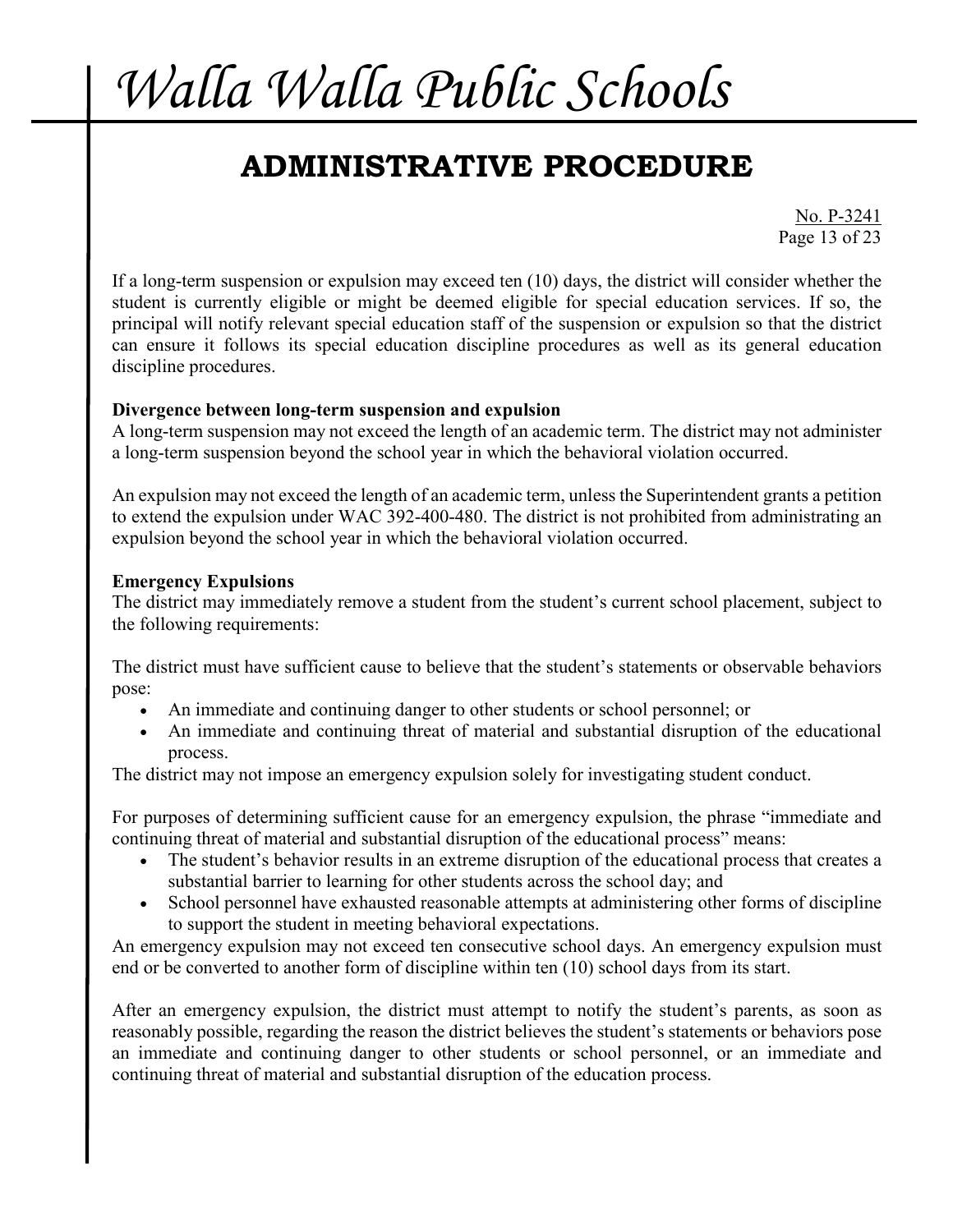## **ADMINISTRATIVE PROCEDURE**

No. P-3241 Page 14 of 23

### **Notice**

Within twenty-four (24) hours after an emergency expulsion, the district will provide written notice to the student and parents in person, by mail, or by email. The written notice must include:

- The reason the student's statements or behaviors pose an immediate and continuing danger to students or school personnel, or poses an immediate and continuing threat of material and substantial disruption of the educational process;
- The duration and conditions of the emergency expulsion, including the date on which the emergency expulsion will begin and end;
- The opportunity to receive educational services during the emergency expulsion;
- The right of the student and parent(s) to an informal conference with the principal or designee; and
- The right of the student and parent(s) to appeal the emergency expulsion, including where and to whom the appeal must be requested.

If the district converts an emergency expulsion to a suspension or expulsion, the district must:

(a) Apply any days that the student was emergency expelled before the conversion to the total length of the suspension or expulsion; and

(b) Provide the student and parents with notice and due process rights under WAC 392-400-455 through 392-400-480 appropriate to the new disciplinary action.

All emergency expulsions, including the reason the student's statements or behaviors pose an immediate and continuing danger to other students or school personnel, must be reported to the Superintendent or designee within twenty-four (24) hours after the start of the emergency expulsion.

### **Appeal, Reconsideration, and Petition**

### **Optional conference with principal**

If a student or the parent(s) disagree with the district's decision to suspend, expel, or emergency expel the student, the student or parent(s) may request an informal conference with the principal or designee to resolve the disagreement. The parent or student may request an informal conference orally or in writing.

The principal or designee must hold the conference within three (3) school business days after receiving the request, unless otherwise agreed to by the student and parent(s).

During the informal conference, the student and parent(s) will have the opportunity to share the student's perspective and explanation regarding the events that led to the behavioral violation. The student and parent will also have the opportunity to confer with the principal or designee and school personnel involved in the incident that led to the suspension or expulsion. Further, the student and parent will have the opportunity to discuss other forms of discipline that the district could administer.

An informal conference will not limit the right of the student or parent(s) to appeal the suspension or expulsion, participate in a reengagement meeting, or petition for readmission.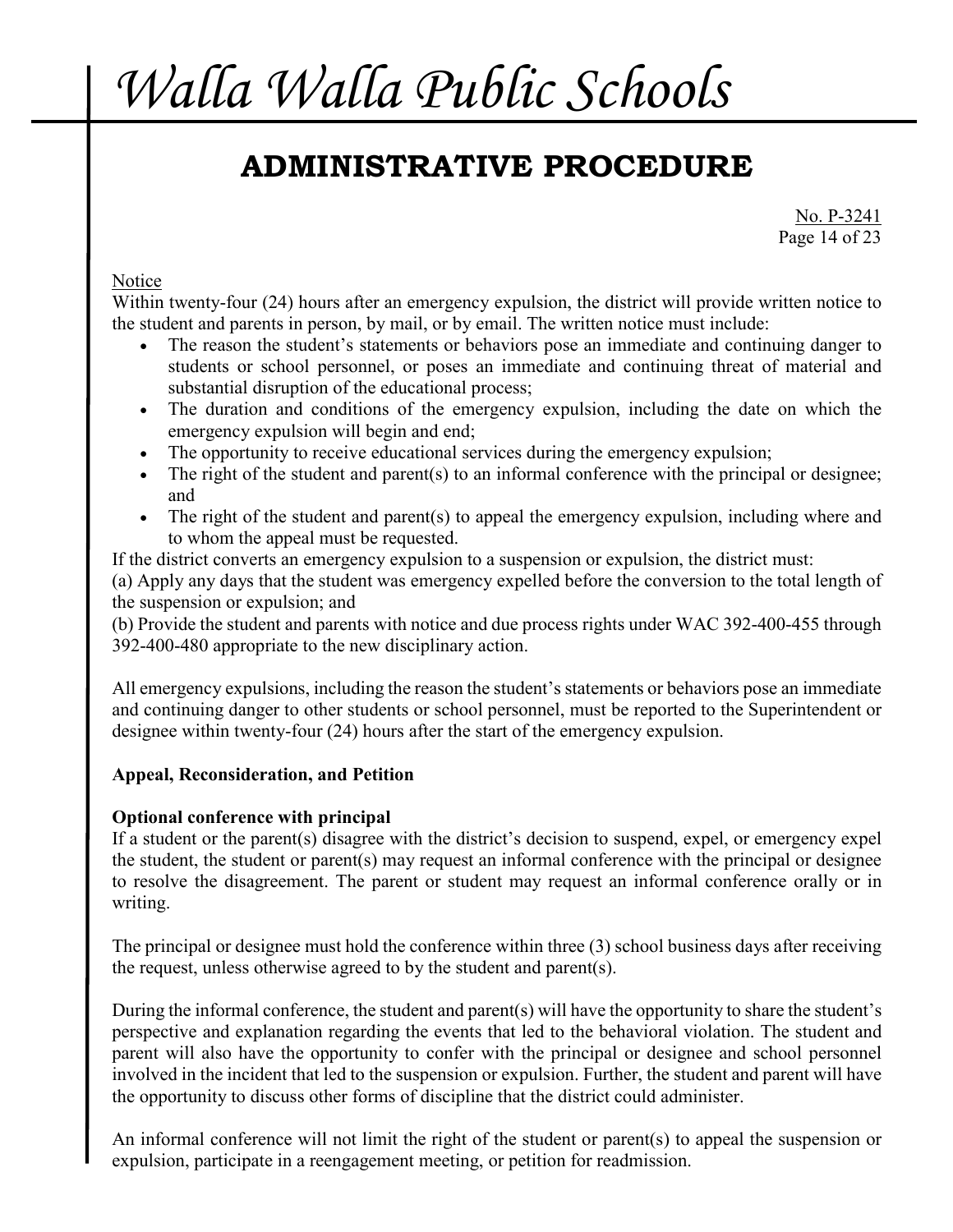## **ADMINISTRATIVE PROCEDURE**

No. P-3241 Page 15 of 23

### **Appeals**

Requesting appeal

The appeal provisions for in-school and short-term suspension differ from those for long-term suspension and expulsion. The appeal provisions for long-term suspension or expulsion and emergency expulsion have similarities but the timelines differ.

A student or the parent(s) may appeal a suspension, expulsion, or emergency expulsion to the Superintendent or designee orally or in writing. For suspension or expulsion, the request to appeal must be within five (5) school business days from when the district provided the student and parent with written notice. For emergency expulsion, the request to appeal must be within three (3) school business days from when the district provided the student and parent with written notice.

When an appeal for long-term suspension or expulsion is pending, the district may continue to administer the long-term suspension or expulsion during the appeal process, subject to the following requirements:

- The suspension or expulsion is for no more than ten (10) consecutive school days from the initial hearing or until the appeal is decided, whichever is earlier;
- The district will apply any days of suspension or expulsion occurring before the appeal is decided to the term of the student's suspension or expulsion and may not extend the term of the student's suspension or expulsion; and
- If the student returns to school before the appeal is decided, the district will provide the student an opportunity to make up assignments and tests missed during the suspension or expulsion upon the student's return.

### In-school and short-term suspension appeal

For short-term and in-school suspensions, the Superintendent or designee will provide the student and parents the opportunity to share the student's perspective and explanation regarding the behavioral violation orally or in writing.

The Superintendent or designee must deliver a written appeal decision to the student and parent(s) in person, by mail, or by email within two (2) school business days after receiving the appeal. The written decision must include:

- The decision to affirm, reverse, or modify the suspension;
- The duration and conditions of the suspension, including the beginning and ending dates;
- The educational services the district will offer to the student during the suspension; and
- Notice of the student and parent(s)' right to request review and reconsideration of the appeal decision, including where and to whom to make such a request.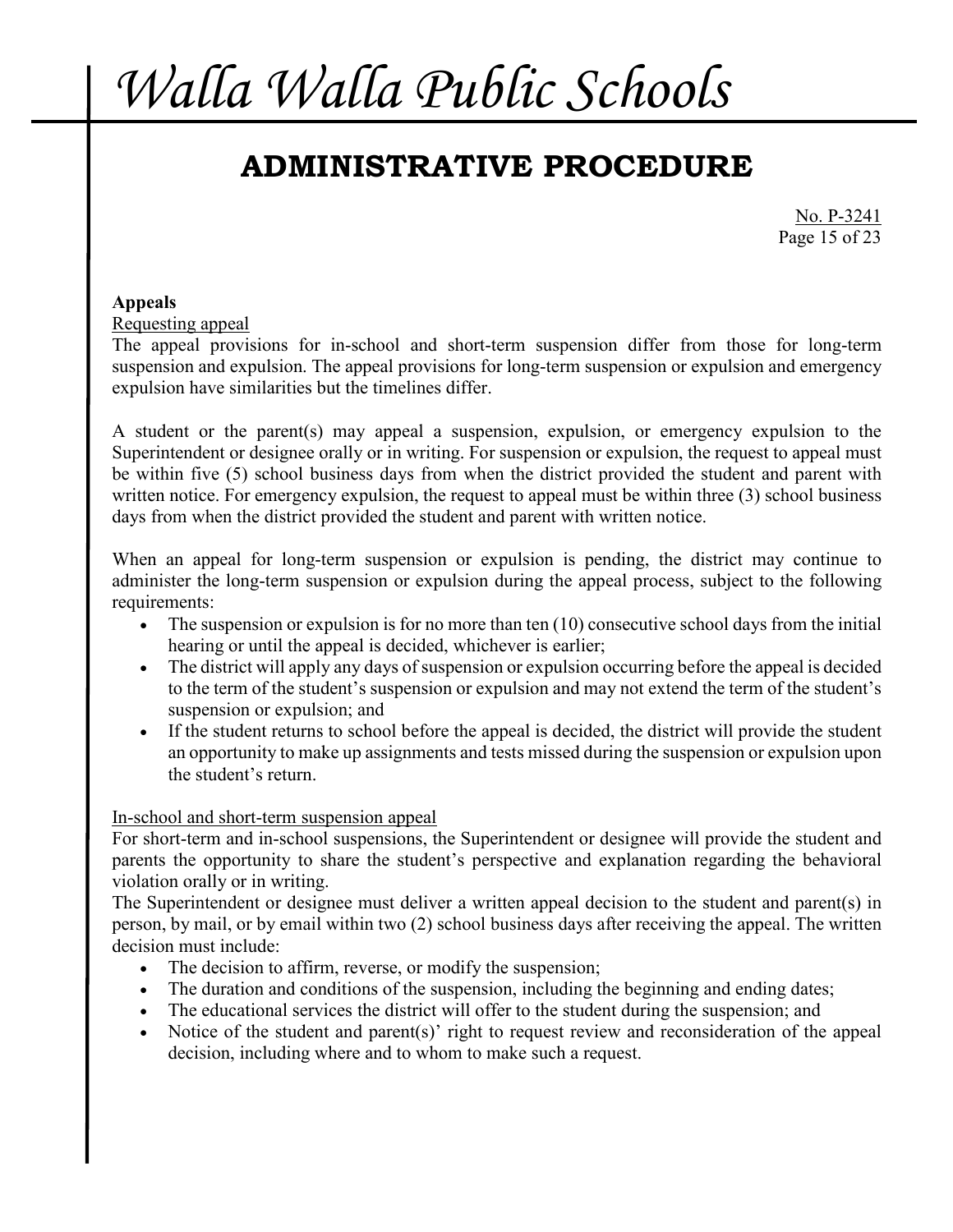## **ADMINISTRATIVE PROCEDURE**

No. P-3241 Page 16 of 23

Long-term suspension or expulsion and emergency expulsion appeal

For long-term suspension or expulsion and emergency expulsions, the Superintendent or designee will provide the student and parent(s) written notice in person, by mail, or by email, within one (1) school business day after receiving the appeal request, unless the parties agree to a different timeline. Written notice will include:

- The time, date, and location of the appeal hearing;
- The name(s) of the official(s) presiding over the appeal;
- The right of the student and parent(s) to inspect the student's education records;
- The right of the student and parent(s) to inspect any documentary or physical evidence and a list of any witnesses that will be introduced at the hearing;
- The rights of the student and parent(s) to be represented by legal counsel; question witnesses; share the student's perspective and explanation; and introduce relevant documentary, physical, or testimonial evidence; and
- Whether the district will offer a reengagement meeting before the appeal hearing.

For long-term suspension or expulsion, the student, parent(s) and district may agree to hold a reengagement meeting and develop a reengagement plan before the appeal hearing. The student, parent(s), and district may mutually agree to postpone the appeal hearing while participating in the reengagement process.

#### **Hearings**

A hearing to appeal a long-term suspension or expulsion or emergency expulsion is a quasi-judicial process exempt from the Open Public Meetings Act (OPMA). To protect the privacy of student(s) and others involved, the district will hold hearing without public notice and without public access unless the student(s) and/or the parent(s) or their counsel requests an open hearing. Regardless of whether the hearing is open or closed, the district will make reasonable efforts to comply with the Family Educational Rights and Privacy Act (FERPA) concerning confidentiality of student education records.

When students are charged with violating the same rule and have acted in concert and the facts are essentially the same for all students, a single hearing may be conducted for them if the hearing officer believes that the following conditions exist:

- A single hearing will not likely result in confusion; and
- No student will have his/her interest substantially prejudiced by a group hearing.

If the official presiding over the hearing finds that a student's interests will be substantially prejudiced by a group hearing, the presiding official may order a separate hearing for that student. The parent and student have the right to petition for an individual hearing.

For long-term suspension or expulsion, the district will hold an appeal hearing within three (3) school business days after the Superintendent or designee received the appeal request, unless otherwise agreed to by the student and parent(s).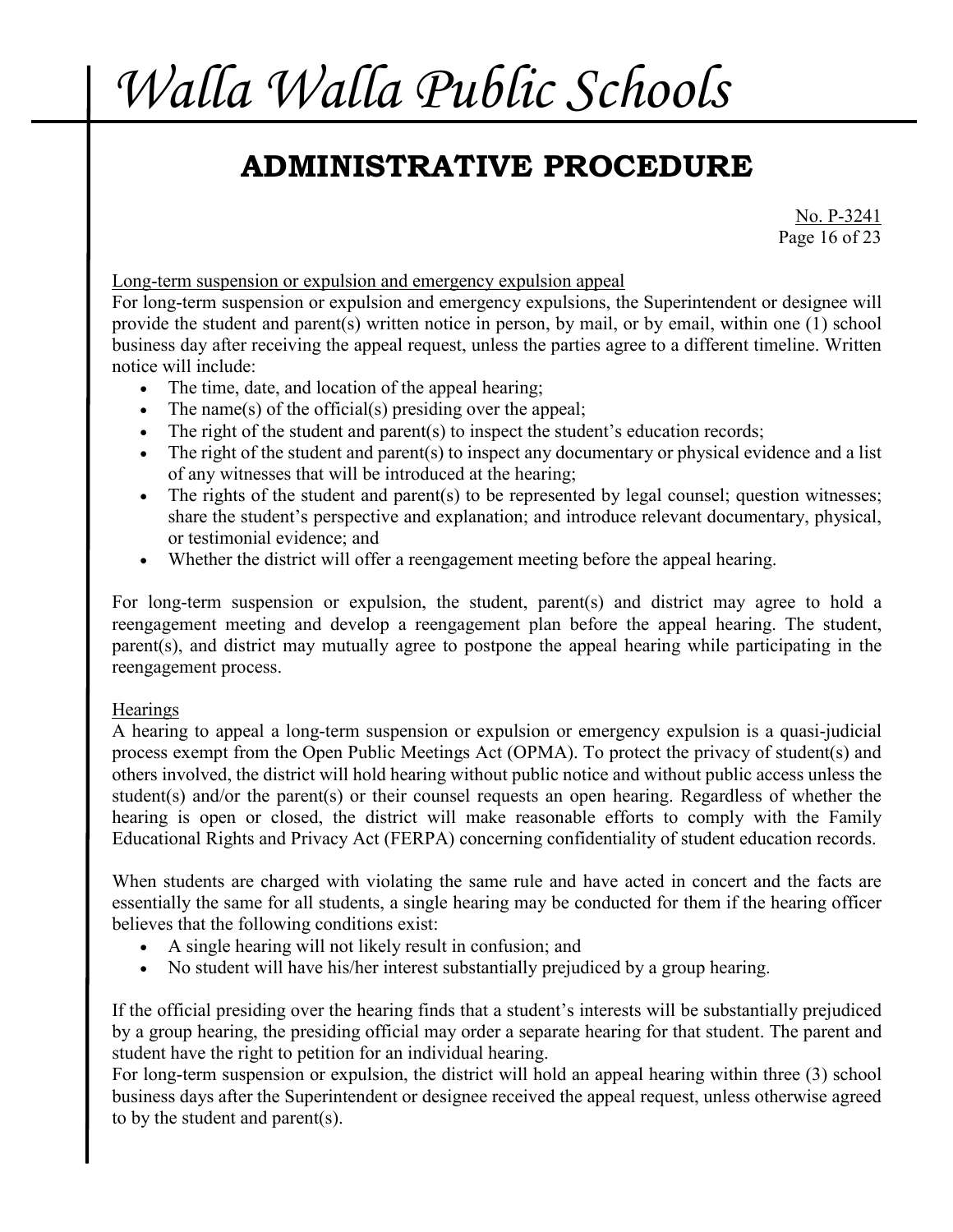## **ADMINISTRATIVE PROCEDURE**

No. P-3241 Page 17 of 23

For emergency expulsion, the district will hold an appeal hearing within two (2) school business days after the Superintendent or designee received the appeal request, unless the student and parent(s) agree to another time.

The school board may designate a discipline appeal council to hear and decide any appeals in this policy and procedure or to review and reconsider a district's appeal decisions. A discipline appeal council must consist of at least three persons appointed by the school board for fixed terms. All members of a discipline appeal council must be knowledgeable about the rules in Chapter 392-400 WAC and this policy and procedure. The school board may also designate the Superintendent or a hearing officer to hear and decide appeals. The presiding official(s) may not have been involved in the student's behavioral violation or the decision to suspend or expel the student.

Upon request, the student and parent(s) or their legal representative may inspect any documentary or physical evidence and list of any witnesses that the district will introduce at the appeal hearing. The district must make the information available as soon as reasonably possible, but no later than the end of the school business day before the appeal hearing. The district may also request to inspect any documentary or physical evidence and list of any witnesses that the student and parent(s) intend to introduce at the appeal hearing. The student and parent(s) must make this information available as soon as reasonably possible, but no later than the end of the school business day before the appeal hearing.

Upon request, the student and parent(s) may review the student's education records. The district will make the records available as soon as reasonably possible, but no later than the end of the school business day before the appeal hearing.

If a witness for the district cannot or does not appear at the appeal hearing, the presiding official(s) may excuse the witness' nonappearance if the district establishes that:

- The district made a reasonable effort to produce the witness; and
- The witness' failure to appear is excused by fear of reprisal or another compelling reason.

The district will record the appeal hearing by manual, electronic, or other type of recording device and upon request of the student or parent(s) provide them a copy of the recording.

For long-term suspension or expulsion, the presiding official(s) must base the decision solely on the evidence presented at the hearing. The presiding official(s) will provide a written decision to the student and parent(s) in person, by mail, or by email within three (3) school business days after the appeal hearing. The written decision must include:

- The findings of fact;
- A determination whether (i) the student's behavior violated this policy; (ii) the behavioral violation reasonably warrants the suspension or expulsion and the length of the suspension or expulsion; and (iii) the suspension or expulsion is affirmed, reversed, or modified;
- The duration and conditions of suspension or expulsion, including the beginning and ending dates;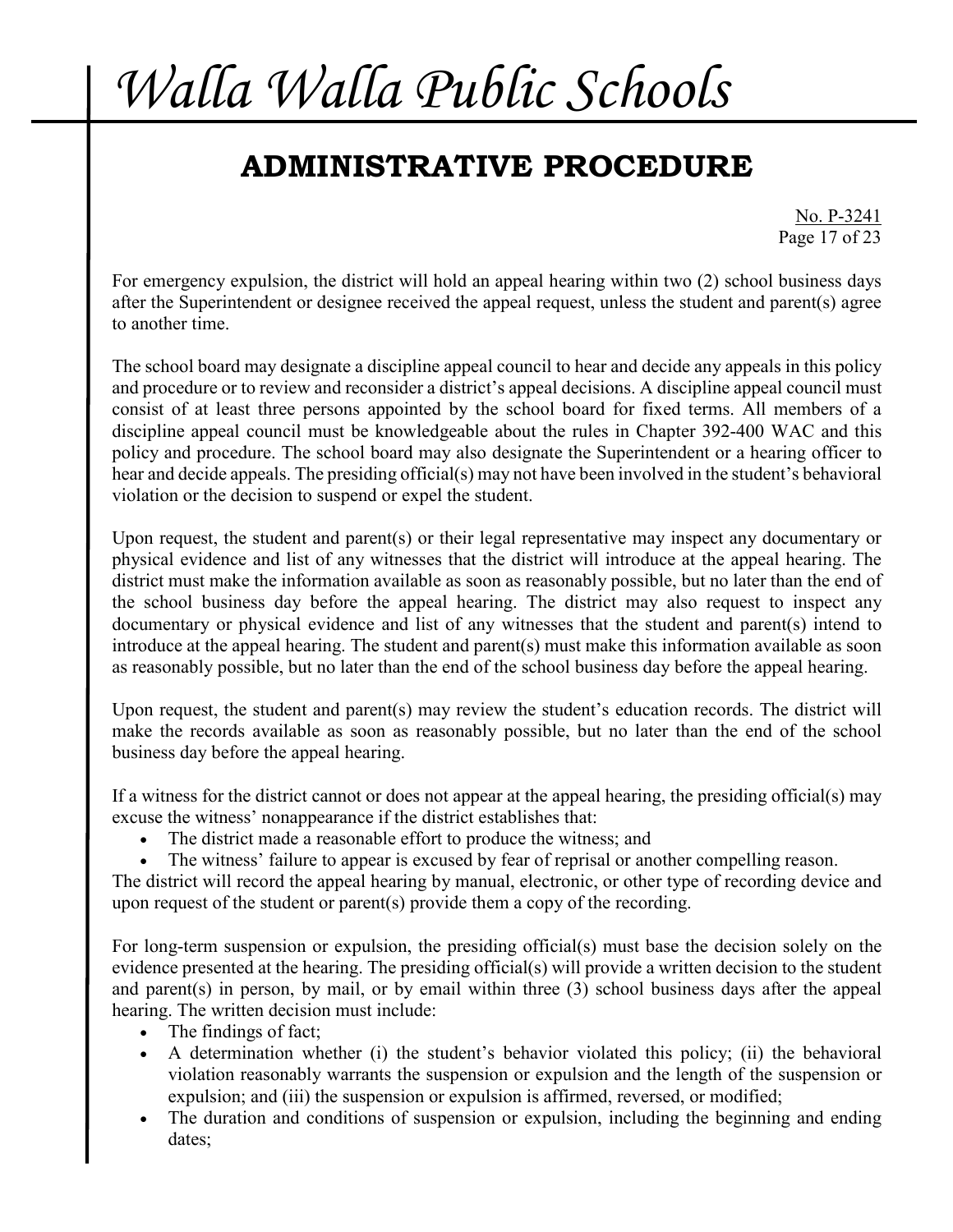## **ADMINISTRATIVE PROCEDURE**

No. P-3241 Page 18 of 23

- Notice of the right of the student and parent(s) to request a review and reconsideration of the appeal decision. The notice will include where and to whom to make such a request; and
- Notice of the opportunity for a reengagement meeting and contact information for the person who will schedule it.

For emergency expulsion, the district will provide a written decision to the student and parent(s) in person, by mail, or by email within one (1) school business day after the appeal hearing. The written decision must include:

- The findings of fact;
- A determination whether the student's statements or behaviors continue to pose (i) an immediate and continuing danger to students or school personnel; or (ii) an immediate and continuing threat of material and substantial disruption of the educational process;
- Whether the district will end the emergency expulsion or convert the emergency expulsion to a suspension or expulsion. If the district converts the emergency expulsion to a suspension or expulsion, the district will provide the student and parent(s) notice and due process consistent with the disciplinary action to which the emergency expulsion was converted; and
- Notice of the right of the student and parent(s) to request a review and reconsideration of the appeal decision. The notice will include where and to whom to make such a request.

### **Reconsideration of appeal**

The student or parents may request the school board or discipline appeal council, if established by the school board, review and reconsider the district's appeal decision for long-term suspensions or expulsions and emergency expulsions. This request may be either oral or in writing.

For long-term suspension or expulsion, the student or parent(s) may request a review within ten (10) school business days from when the district provided the student and parent(s) with the written appeal decision.

For emergency expulsion, the student or parent(s) may request a review within five (5) school business days from when the district provided the student and parent(s) with the written appeal decision.

- In reviewing the district's decision, the school board or discipline appeal council, if established, must consider (i) all documentary and physical evidence from the appeal hearing related to the behavioral violation; (ii) any records from the appeal hearing; (iii) relevant state law; and (iv) this policy adopted.
- The school board (or discipline appeal council) may request to meet with the student and parent(s), the principal, witnesses, and/or school personnel to hear further arguments and gather additional information.
- The decision of the school board (or discipline appeal council) will be made only by board members who were not involved in (i) the behavioral violation; (ii) the decision to suspend or expel the student; or (iii) the appeal decision. If the discipline appeal council presided over the appeal hearing, the school board will conduct the review and reconsideration.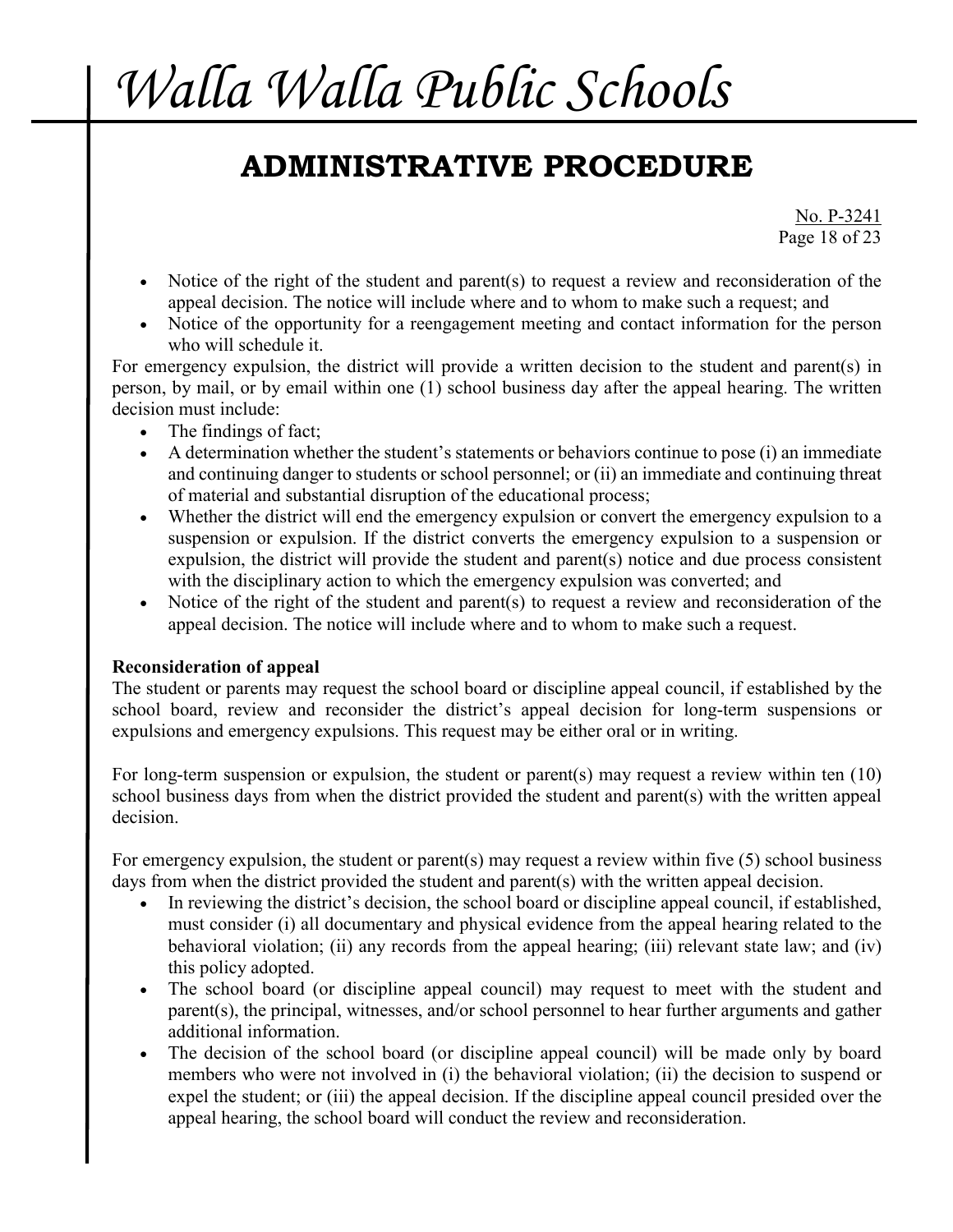## **ADMINISTRATIVE PROCEDURE**

No. P-3241 Page 19 of 23

For long-term suspension or expulsion, the school board (or discipline appeal council) will provide a written decision to the student and parent(s) in person, by mail, or by email within ten (10) school business days after receiving the request for review and reconsideration. The written decision must identify:

- Whether the school board (or discipline appeal council) affirms, reverses, or modifies the suspension or expulsion;
- The duration and conditions of the suspension or expulsion, including the beginning and ending dates of the suspension or expulsion; and
- For long-term suspensions or expulsions, notice of the opportunity to participate in a reengagement meeting.

For emergency expulsion, the school board (or discipline appeal council) will provide a written decision to the student and parent(s) in person, by mail, or by email within five (5) school business days after receiving the request for review and reconsideration. The written decision must identify:

- Whether the school board (or discipline appeal council) affirms or reverses the school district's decision that the student's statements or behaviors posed (i) an immediate and continuing danger to students or school personnel; or (ii) an immediate and continuing threat of material and substantial disruption of the educational process.
- If the emergency expulsion has not yet ended or been converted, whether the district will end the emergency expulsion or convert the emergency expulsion to a suspension or expulsion. If the district converts the emergency expulsion to a suspension or expulsion, the district will provide the student and parent(s) notice and due process under WAC 392-400-455 through 392- 400-480 consistent with the disciplinary action to which the emergency expulsion was converted

### **Petition to extend an expulsion**

When risk to public health or safety warrants extending a student's expulsion, the principal or designee may petition the Superintendent or designee for authorization to exceed the academic term limitation on an expulsion. The petition must inform the Superintendent or designee of:

- The behavioral violation that resulted in the expulsion and the public health or safety concerns;
- The student's academic, attendance, and discipline history;
- Any nonacademic supports and behavioral services the student was offered or received during the expulsion;
- The student's academic progress during the expulsion and the educational services available to the student during the expulsion;
- The proposed extended length of the expulsion; and
- The student's reengagement plan.

The principal or designee may petition to extend an expulsion only after the development of a reengagement plan under WAC 392-400-710 and before the end of the expulsion. For violations of WAC 392-400-820 involving a firearm on school premises, school-provided transportation, or areas of facilities while being used exclusively by public schools, the principal or designee may petition to extend an expulsion at any time.

Notice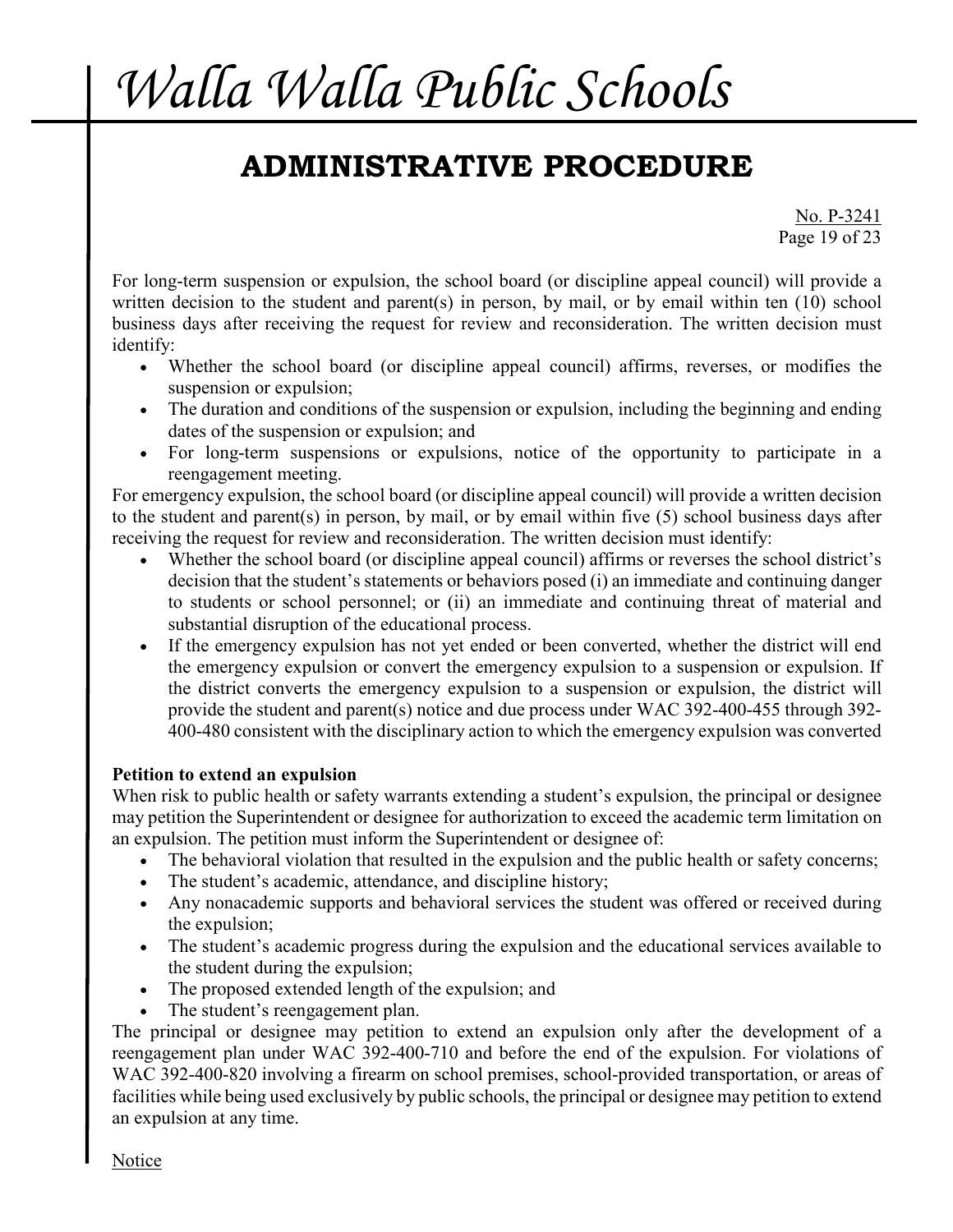## **ADMINISTRATIVE PROCEDURE**

No. P-3241 Page 20 of 23

The district will provide written notice of a petition to the student and parent(s) in person, by mail, or by email within one (1) school business day from the date the Superintendent or designee received the petition. The written notice must include:

- A copy of the petition;
- The right of the student and parent(s) to an informal conference with the Superintendent or designee to be held within five (5) school business days from the date the district provided written notice to the student and parent(s); and
- The right of the student and parent(s) to respond to the petition orally or in writing to the Superintendent or designee within five (5) school business days from the date the district provided the written notice.

The Superintendent or designee may grant the petition only if there is substantial evidence that, if the student were to return to the student's previous school of placement after the length of an academic term, the student would pose a risk to public health or safety. The Superintendent or designee must deliver a written decision to the principal, the student, and the student's parent(s) in person, by mail, or by email within ten (10) school business days after receiving the petition.

If the Superintendent or designee does not grant the petition, the written decision must identify the date when the expulsion will end.

If the Superintendent or designee grants the petition, the written decision must include:

- The date on which the extended expulsion will end;
- The reason that, if the student were to return before the initial expulsion end date, the student would pose a risk to public health or safety; and
- Notice of the right of the student and parent(s) to request a review and reconsideration. The notice will include where and to whom to make such a request;

### Review and Reconsideration of extension of expulsion

The student or parent(s) may request that the school board review and reconsider the decision to extend the student's expulsion. The student or parents may request the review orally or in writing within ten (10) school business days from the date the Superintendent or designee provides the written decision.

The school board may request to meet with the student or parent(s) or the principal to hear further arguments and gather additional information.

The decision of the school board may be made only board or discipline appeal council members who were not involved in the behavioral violation, the decision to expel the student, or the appeal decision.

The school board will provide a written decision to the student and parent(s) in person, by mail, or by email within ten (10) school business days after receiving the request for review and reconsideration. The written decision must identify:

• Whether the school board or discipline appeal council affirms, reverses, or modifies the decision to extend the student's expulsion; and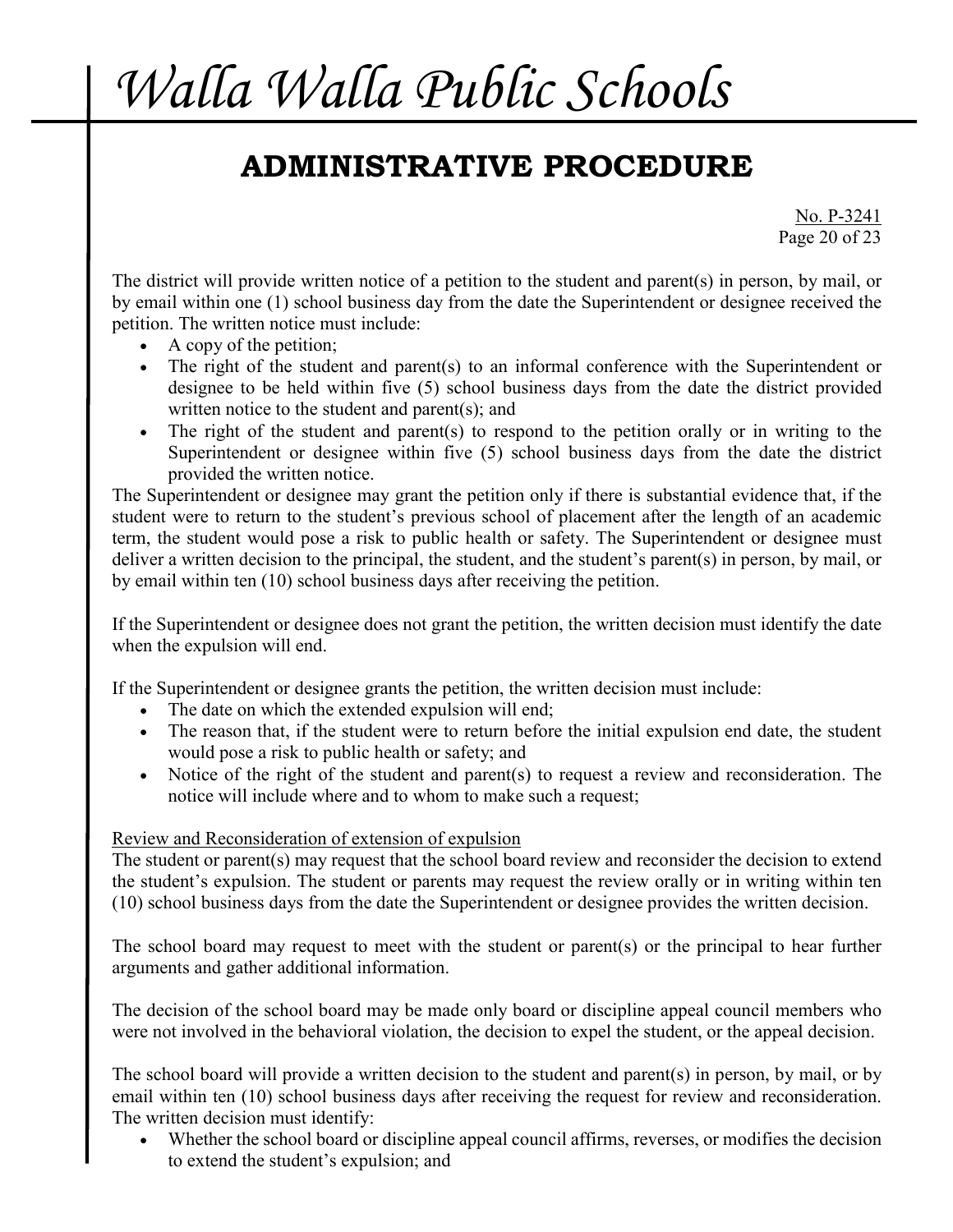## **ADMINISTRATIVE PROCEDURE**

No. P-3241 Page 21 of 23

• The date when the extended expulsion will end.

Any extension of an expulsion may not exceed the length of an academic term.

The district will annually report the number of petitions approved and denied to the Office of Superintendent of Public Instruction.

### **Educational Services**

The district will offer educational services to enable a student who is suspended or expulsed to:

- Continue to participate in the general education curriculum;
- Meet the educational standards established within the district; and
- Complete subject, grade-level, and graduation requirements.

When providing a student the opportunity to receive educational services during exclusionary discipline, the school must consider:

- Meaningful input from the student, parents, and the student's teachers;
- Whether the student's regular educational services include English language development services, special education, accommodations and related services under Section 504 of the Rehabilitation Act of 1973, or supplemental services designed to support the student's academic achievement; and
- Access to any necessary technology, transportation, or resources the student needs to participate fully in the educational services.

After considering the factors and input described above, the district will determine a student's educational services on a case-by-case basis. The types of educational services the district will consider include alternative schools or classrooms, one-on-one tutoring and online learning tutoring. Any educational services in an alternative setting should be comparable, equitable, and appropriate to the regular educational services a student would have received in the absence of exclusionary discipline.

As soon as reasonably possible after administering a suspension or expulsion, the district will provide written notice to the student and parents about the educational services the district will provide. The notice will include a description of the educational services and the name and contact information of the school personnel who can offer support to keep the student current with assignments and course work.

For students subject to suspension or emergency expulsion up to five (5) days, a school must provide at least the following:

- Course work, including any assigned homework, from all of the student's regular subjects or classes;
- Access to school personnel who can offer support to keep the student current with assignments and course work for all of the student's regular subjects or classes; and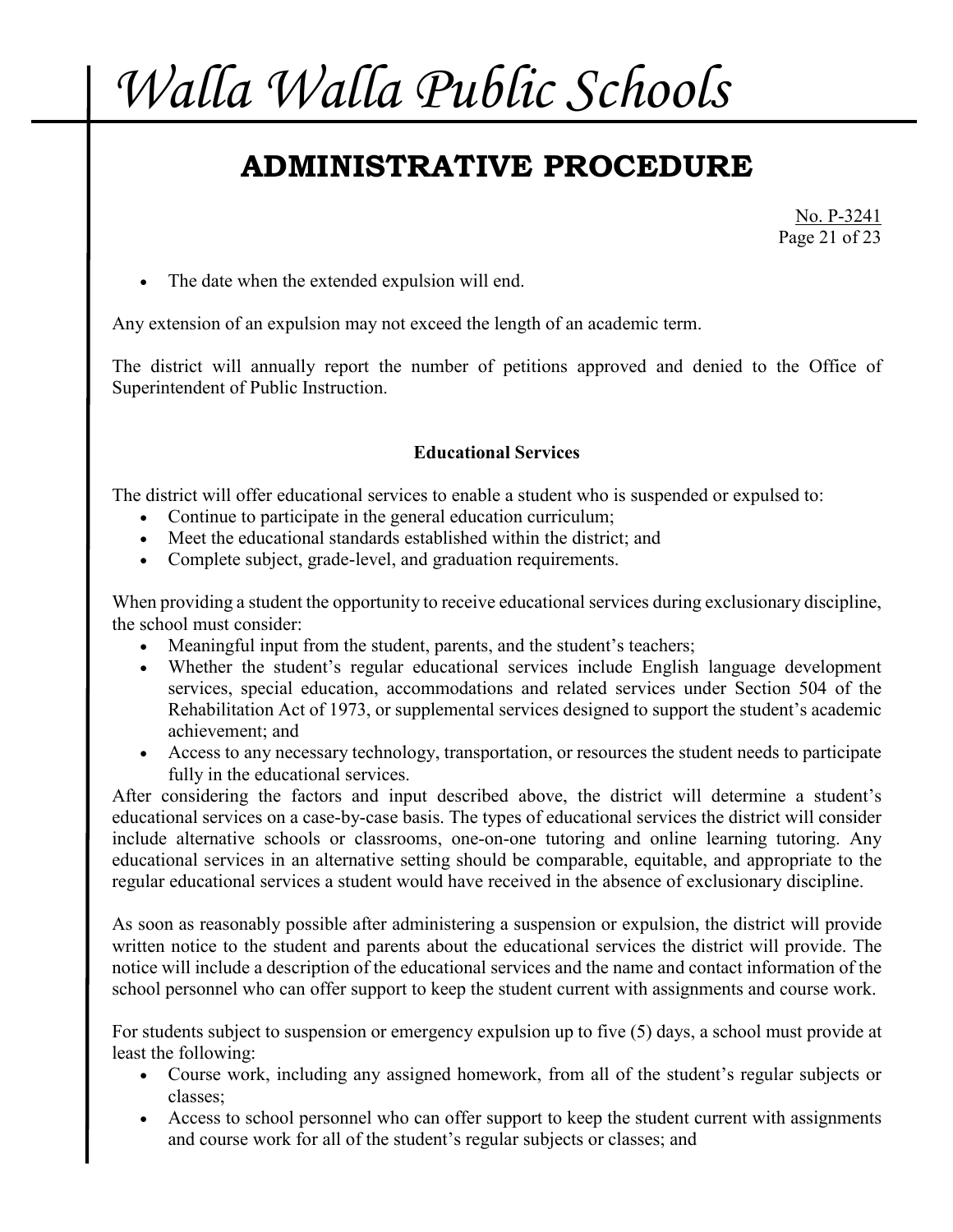## **ADMINISTRATIVE PROCEDURE**

No. P-3241 Page 22 of 23

An opportunity for the student to make up any assignments and tests missed during the period of suspension or emergency expulsion.

For students subject to suspension or emergency expulsion for six (6) to ten (10) consecutive school days, a school must provide at least the following:

- Course work, including any assigned homework, from all of the student's regular subjects or classes;
- An opportunity for the student to make up any assignments and tests missed during the period of suspension or emergency expulsion; and
- Access to school personnel who can offer support to keep the student current with assignments and course work for all of the student's regular subjects or classes. School personnel will make a reasonable attempt to contact the student or parents within three (3) school business days following the start of the suspension or emergency expulsion and periodically thereafter until the suspension or emergency expulsion ends to:
	- o Coordinate the delivery and grading of course work between the student and the student's teacher(s) at a frequency that would allow the student to keep current with assignments and course work for all of the student's regular subjects or classes; and
	- o Communicate with the student, parents, and the student's teacher(s) about the student's academic progress.

For students subject to expulsion or suspension for more than ten (10) consecutive school days, a school will make provisions for educational services in accordance with the "Course of Study" provisions of WAC 392-121-107.

#### **Readmission**

#### **Readmission application process**

The readmission process is different from and does not replace the appeal process. Students who have been suspended or expelled may make a written request for readmission to the district at any time. If a student desires to be readmitted at the school from which he/she has been suspended/expelled, the student will submit a written application to the principal, who will recommend admission or nonadmission. If a student wishes admission to another school, he/she will submit the written application to the Superintendent. The application will include:

- The reasons the student wants to return and why the request should be considered;
- Any evidence that supports the request; and
- A supporting statement from the parent or others who may have assisted the student.

The Superintendent will advise the student and parent of the decision within seven (7) school days of the receipt of such application.